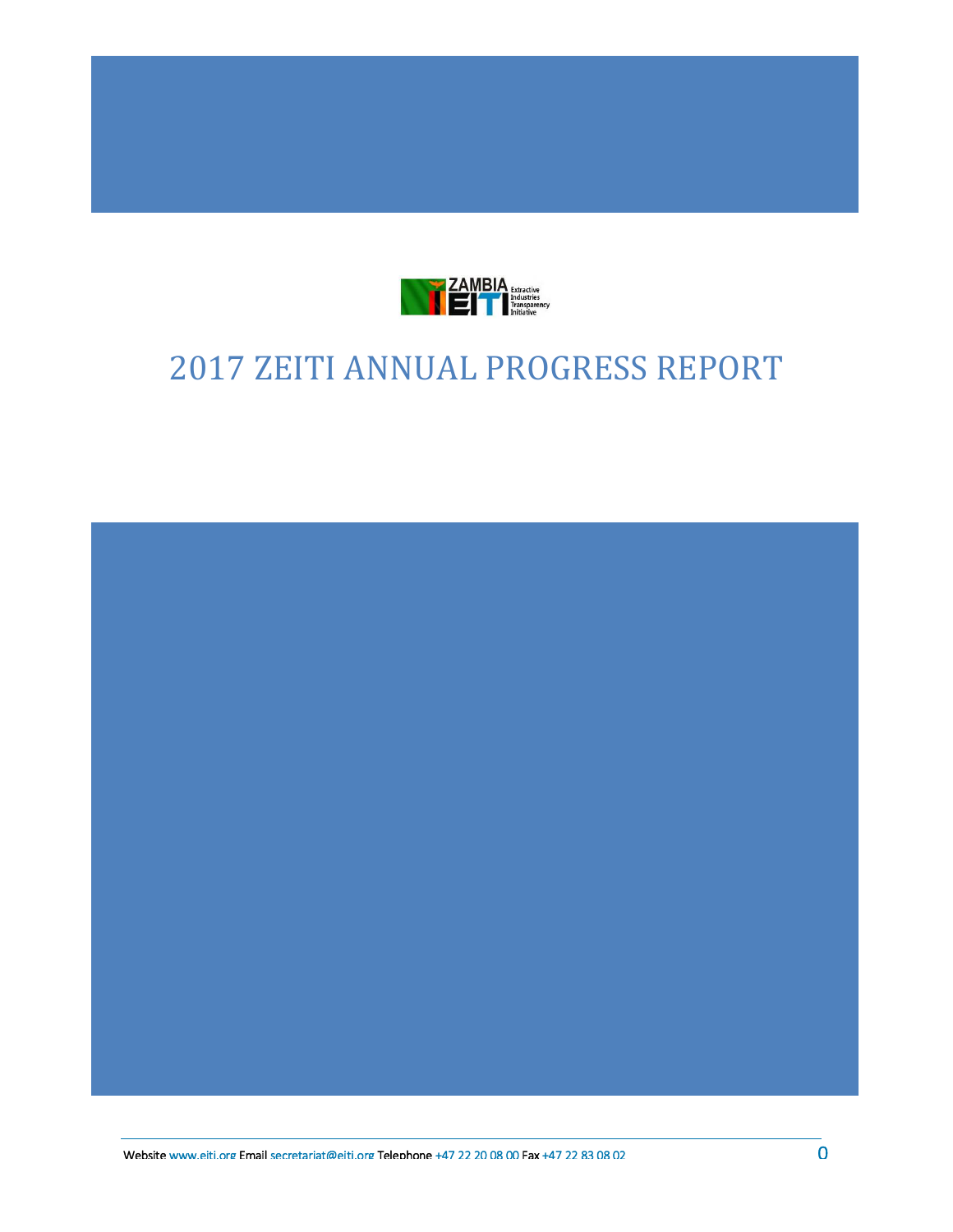## **ZambiaEITI Annual Progress Report 2017**

## **1. General assessment of year's performance**

## **Training for ZEC on mainstreaming and beneficial ownership**

The training for the Zambia EITI Council (ZEC) focused on mainstreaming and beneficial ownership. The session on mainstreaming focused on exploring ways of how information that is already publicly available on government and company systems can be disclosed in line with the EITI requirements. The session established that most of the information is being published online in varying intervals ranging from quarterly reports to annual reports. The institutions that were identified included the Mining Cadastre, Ministry of Mines and Minerals Development, ZCCM-IH, Ministry of Finance, and MIDAC. Further, the ZCCM-IH indicated of the possibility of expanding the coverage of information that is currently being disclosed in the annual reports. In view of this, the ZEITI were requested to formally contact the CEO of ZCCM-IH on the possibility of including EITI information requirements in the annual report that is published by ZCCCM-IH.

However, the session did not explore further to ascertain whether there was a systematic framework that guides the release of the information.

In terms of beneficial ownership, the session explored ways on how the ZEC can facilitate the sharing of BO information among government agencies such as the Patents and Companies Registration (PACRA) and the Mining Cadastre including the Zambia Revenue Authority. Further, the session agreed to conduct joint outreach activities between the ZEC and the PACRA to build a business case on the benefits to companies for disclosing beneficial ownership information. The outreach activities will also include provision of information on the newly amended companies' legislation that includes beneficial ownership.

The training concluded with an affirmation from the ZEC to conduct a mainstreaming feasibility study, form technical working groups within the MSG (ZEC) that will work on three thematic issues: data collection, data quality assurance, and data access.

## **Dissemination of the 2015 ZEITI report**

The approach to disseminating of the 2015 ZEITI report took several forms. Apart from the usual traditional provincial community workshops and media programmes, the ZEC took advantage of the various existing platforms to disseminate the report. Some of these platforms include the following:

## *I. Engagement with Academia from Copper belt University in Kitwe*

During the year under review, the ZEC engaged the Copperbelt University students and staff on the findings of the EITI process. The Copperbelt University is located in the copper rich province of Zambia. The province has been mining copper and cobalt for the past 100 years. Currently, the province hosts large mining conglomerates such as Mopani, a subsidiary of Glencore Plc and Konkola Copper Mines which is a subsidiary of Vedanta Group of companies.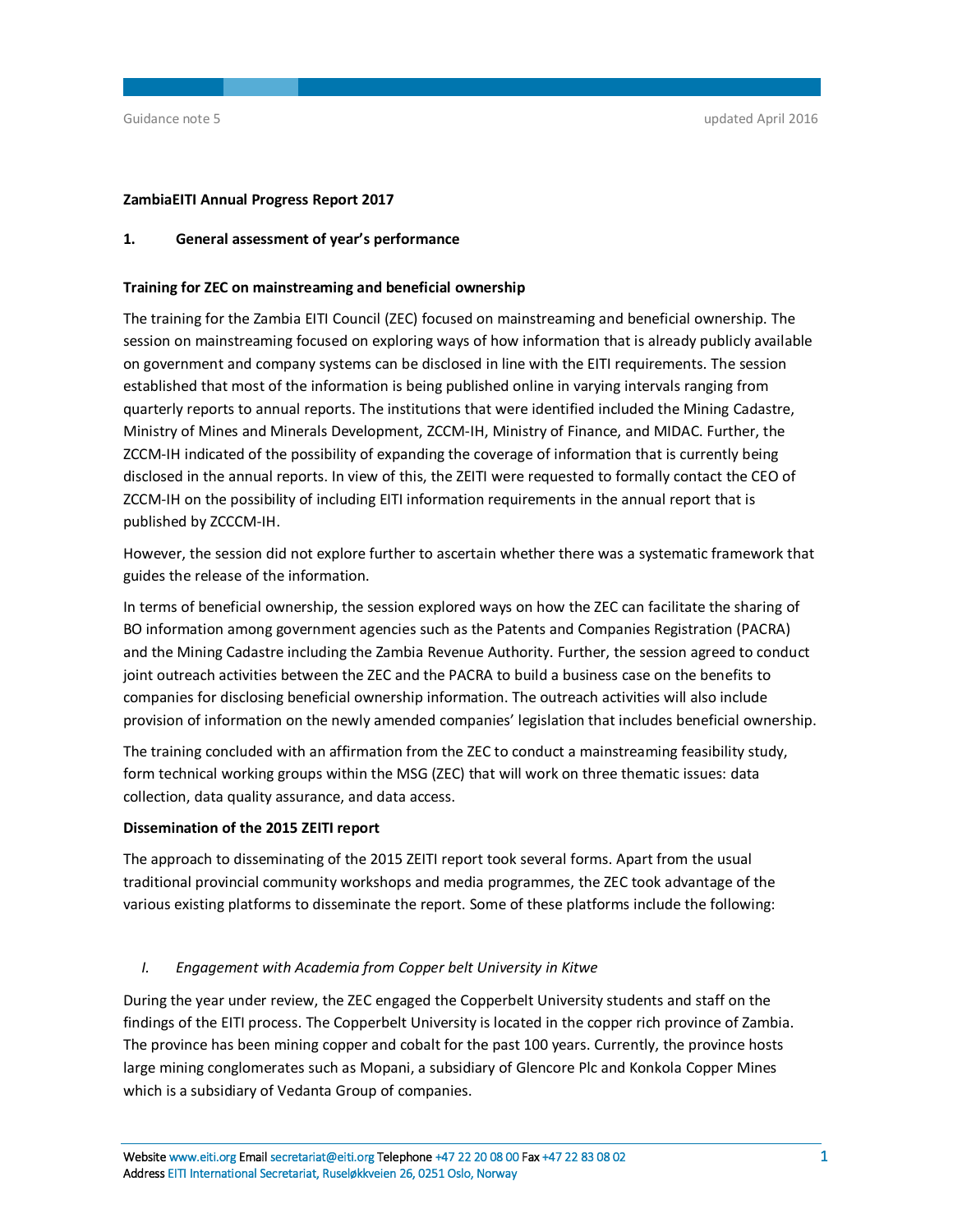The key discussion points during the engagement were centred on CSR payments made to the Local Authorities. The meeting resolved to forge closer links between the university and the ZEITI especially in the area of data analysis.

## *II. Engagement with University of Lusaka*

The group was mainly comprised of top ranking government officials from the Air force, Secretary to the Cabinet, Permanent Secretaries, civic leaders and business executives. The aim of this engagement was to explore ways of how ZEITI can contribute to public policy discussions. Among the key issues discussed was the current gold panning activities by unlicensed miners in several parts of the country.

*III. Participation at the OAG's knowledge sharing and benchmarking workshop & OAG Peer learning event at Golden hotel* 

The ZEITI Secretariat has been engaging with the OAG on the data assurance of the EITI reporting process. Initially, the engagement with the OAG was mainly focused on following up reporting discrepancies. This relationship has now grown to also focus on the possibility of conducting specialised audits such risk based audits and compliance audits at the Mining Cadastre.

Currently, discussion are underway between the ZEITI and the OAG regarding the role of the OAG in a mainstreamed EITI reporting. This proposed collaboration is part of the recently drafted National Audit strategy by the OAG. The National Audit strategy is yet to be officially launched by the OAG later this year.

## *IV. Parliamentary committee submission on AMDC*

During the year under review, the ZEITI was requested by the Parliamentary Committee on Economy, Trade and Labour to make a submission on the possibility of Zambia to host the African Mining Development Centre Secretariat. The overall recommendation from the ZEITI was that Zambia is suitably placed to host the Secretariat. The concern on treasury obligations would be offset by the net benefits arising from hosting the AMDC Secretariat. Key among the benefits is the technical support and financial support that the centre can offer to various government agencies involved in the management of the mining sector in Zambia.

- *V. Other engagements* 
	- Awareness engagement with the Biodiversity Financing initiative
	- Awareness raising with Diakonia Zambia and partners
	- ICGLR awareness raising meeting on the 3T's & G
	- Panel discussion at Transparency International Zambia (TIZ) launch of corruption risk assessment
	- Launch of the public financial management handbook for members of Parliament October 2017
	- Awareness engagements with Counterpart International Social, accountability symposium

## **Regional EITI peer learning workshop**

During the year under review, Zambia hosted a regional EITI peer learning meeting for Anglo and Lusophone countries. The aim of the meeting was to share experiences among the implementing countries especially in areas such as Validation preparation, data utilisation and visualisation among other things. In addition, the workshop also looked at how to strengthen the regional feedback mechanism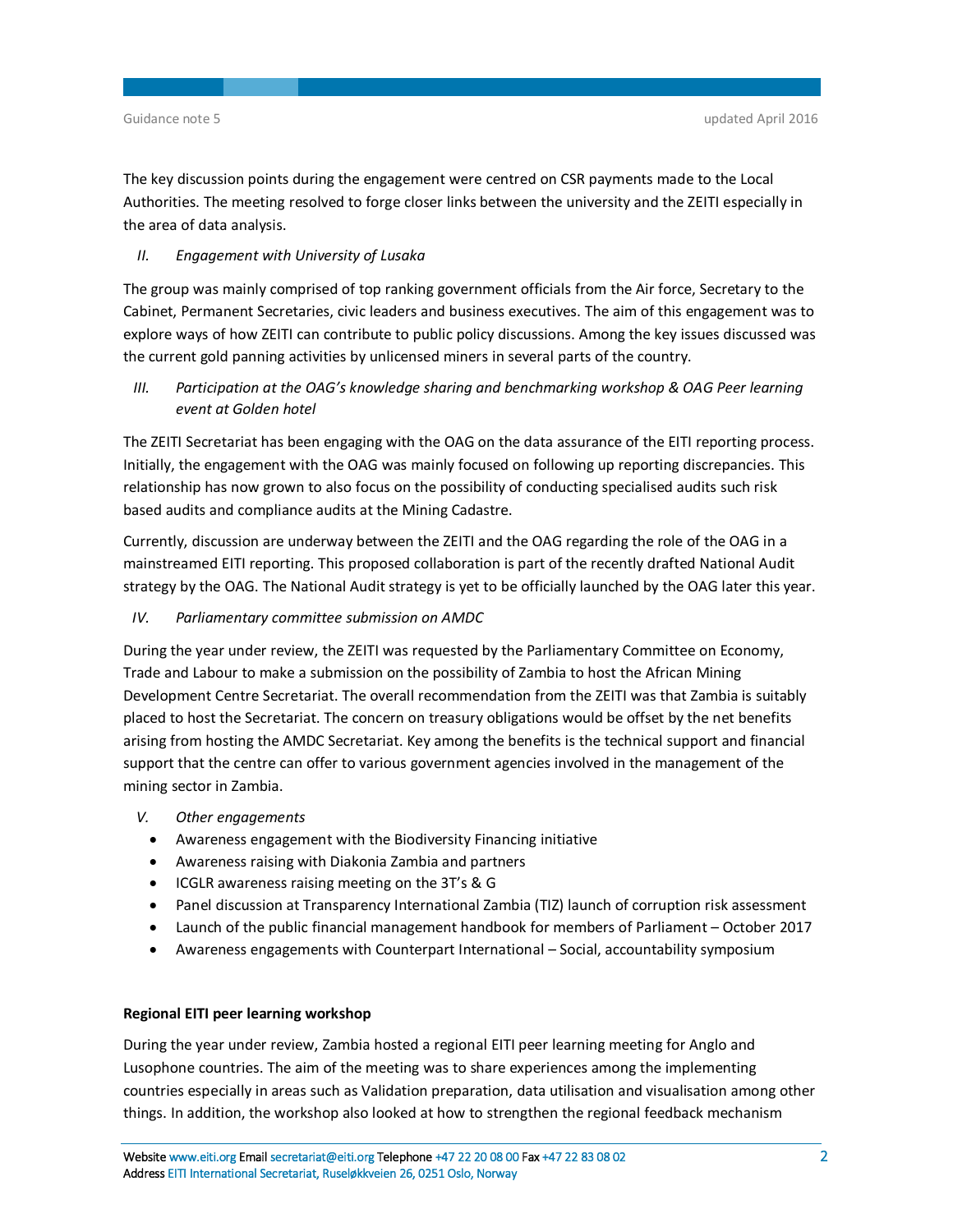through encouraging a closer collaboration between the implementing countries and the Board constituent representatives. The workshop also discussed the new approach to EITI reporting which focuses on mainstreaming EITI reporting in government and company systems. Finally, the workshop also conducted a stock take on the implementation on the beneficial ownership in all implementing countries and how this could be enhanced before the 2020 EITI implementation deadline of beneficial ownership disclosure.

## **Beneficial ownership legislation**

During the year under review, the government amended the companies' legislation on to include beneficial ownership disclosure. The legislation was amended in November 2017 and the regulations for the legislation were passed in June 2018. However, the legislation does not include any provision on Politically Exposed People (PEPs). In addition, it is not yet fully established whether the register for beneficial owners will be publicly available.

## **Capacity building**

During the year under review, the Communications Officer was on a six months capacity building placement at the EITI International Secretariat in Oslo, Norway.

## **NEXT IMPLEMENTATION STEPS FOR THE ZAMBIA EITI**

#### **Mainstreaming feasibility study**

During the next implementation cycle, the ZEITI will conduct a mainstreaming feasibility study. The study will be conducted after undertaking a scoping exercising using the feasibility matrix. It is hoped that the outcomes of the scoping matrix will highlight the issues to be addressed in the feasibility study. Notably, the feasibility study will focus on the legal constraints, IT constraints and institutional challenges that might affect the implementation of mainstreaming in Zambia.

## **Financial modelling training for ZEC and key government agencies**

During the next implementation cycle, the ZEITI will provide capacity building training to the ZEC on data analysis tools such as financial modelling. The need for financial modelling skills was affirmed by the ZCCM-IH who showed interest in collaborating with the ZEITI on the activity. The FM skills will enable the ZEC to analyse the data arising from the EITI reporting process. On the part of ZCCM-IH, the FM skills will enable its staff to robustly engage its investee companies when dealing with the reviews regarding the payments of dividends.

## **Local content reporting**

During the next cycle, the ZEITI will include Local Content reporting in the 2016 ZEITI report. The idea is to expand the scope of the report to include issues that are part of the Policy discussions in the country. Local Content is part of the current National Development Plan (SNDP). The government wants to promote local content especially in the mining sector as means to diversify the economy and create economic linkages between the mining sector and other sectors of the economy.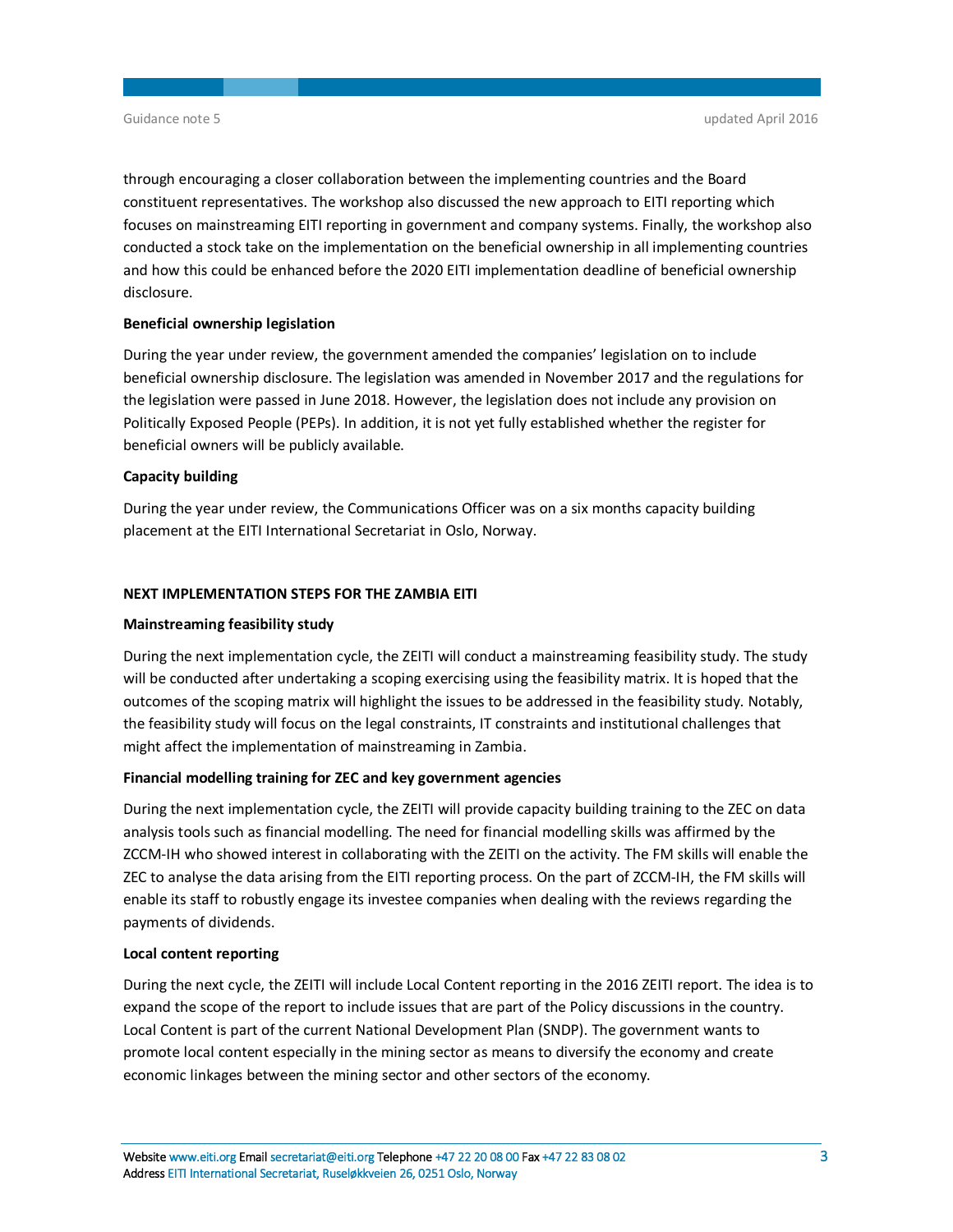#### **ASM research study**

During the next cycle, the ZEITI will collaborate with the government to undertake a study on the Artisanal and Small Scale mining in Zambia. The main objective of the study is to examine ASM activities in Zambia by highlighting how widespread the ASM activities are; its potential to contribute to economic diversification and job creation; its impact on the environment and issues of gender and child labour; and the challenges inhibiting growth of the sub-sector.

In Zambia, the Mineral Resources Development policy provides the framework for the development of the mineral sector. The 7NDP is a medium-term plan to achieve the Vision 2030. The focus of the Plan is to create a diversified and resilient economy for sustained growth and socio-economic transformation driven by, among others, agriculture, mining, tourism and manufacturing. The strategy to achieve the development outcome of a diversified and export oriented minerals sector is anchored on four strategies which include promotion of exploitation of gemstones and industrial minerals and promotion of small scale mining.

Development of small scale mines has since privatization been identified as having potential to contribute to economic diversification and poverty reduction. To this effect strategies to promote small scale mining have been included in National Development Plans since 2003. However, these have not yielded the desired results mainly because the design of the interventions has not been informed by the situation on the ground. The interventions have in most cases focused on addressing the symptoms as opposed to the causes. Past interventions include: capacity building in various aspects of mining; improving access to finance; and support to increase access to markets.

The Seventh National Development Plan (7NDP) has also espoused promotion of small scale mines and exploitation of development minerals as being critical in job creation and economic diversification. Currently, the Ministry of Mines and Minerals Development is implementing the ACP-EU Development Minerals Programme which aims at promoting exploitation of development minerals for sustainable economic growth. As in past national development plans information on artisanal and small scale mining is still scanty. To avoid the challenges experienced in past, the Ministry in collaboration with stakeholders intends to undertake a study to generate information to underpin the design of interventions and to improve the visibility of the sector. In addition to the study, the ministry intends to produce a series of short documentaries on selected thematic issues.

#### **New CSO MSG members**

During the year under review, the CSOs elected new members to represent them on the MSG. The elected members comprise members who have been on the MSG before such as the Publish What You Pay and the Council of Churches in Zambia. Three new members namely ActionAid, National Empowerment Forum and Extractive Industries Transparency Alliance are coming on board for the first time.

The terms of reference for the EITI Civil Society constituency note that a meeting of not less 30 CSOs should be convened to elect members of the MSG every three years. These CSOs should be drawn from all regions in the country. A single vote is invited from each of the CSOs represented at the meeting. The meeting is convened by the Publish What You Pay coalition as it currently hosts a number of CSOs under its umbrella across the country.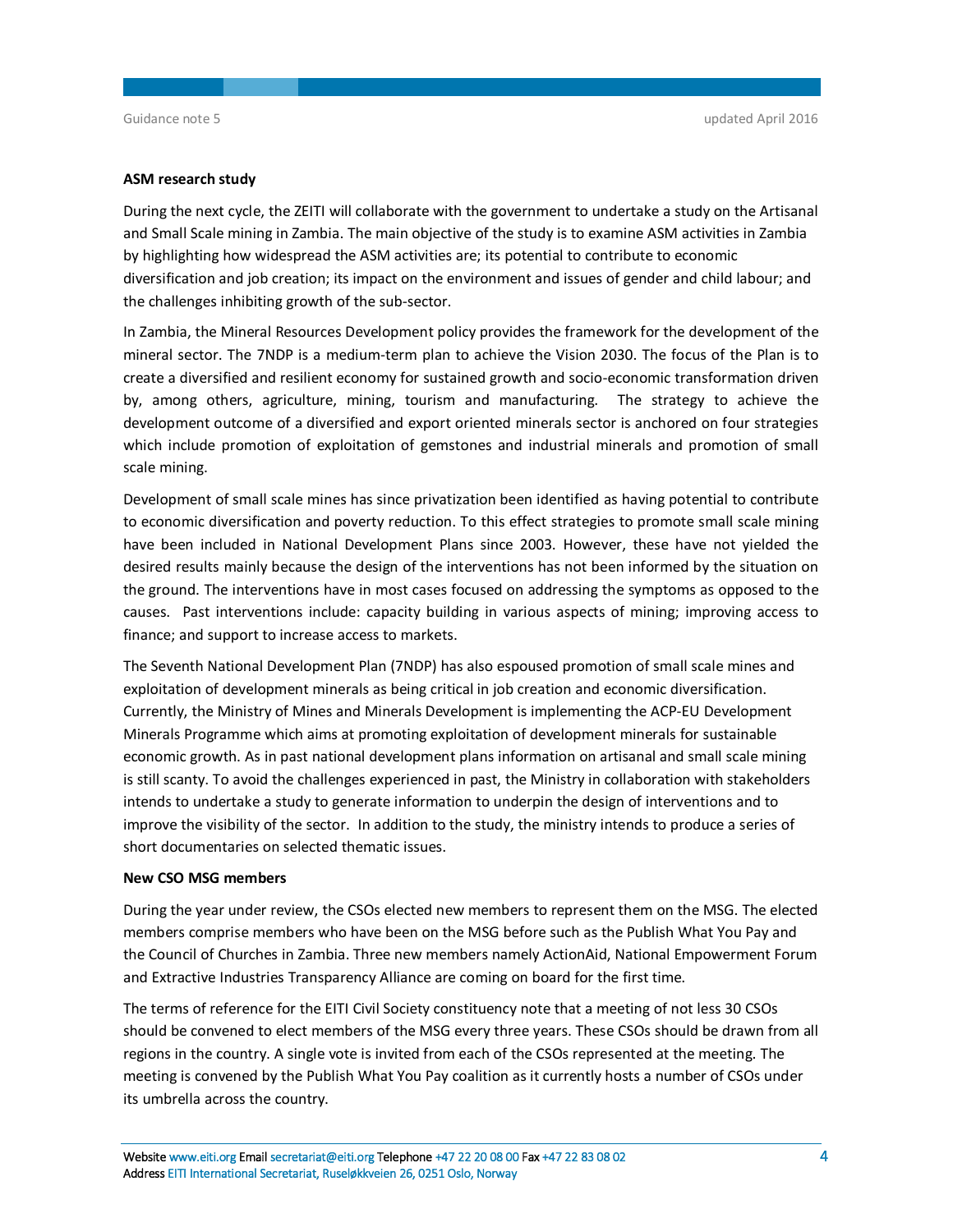The full list of elected members who will represent CSOs on the MSG are Publish What You Pay, Actionaid, Extractive Industries Transparency Alliance (EITA), Southern African Resource Watch (SARW), Council of Churches Zambia (CCZ), and National Environmental Forum (NEF).

## **Policy briefs**

During the next cycle, the ZEITI will produce policy briefs in collaboration with the NRGI. Some of the focus areas of the policy briefs include beneficial ownership disclosure and local content reporting. The aim of these policy briefs is to contribute towards informed public debate on issues relating to the management of the mining sector in Zambia.

## **ZEITI legislation**

During the next cycle, the ZEITI will review the draft ZEITI bill and draft the ZEITI policy. The ZEITI legislation will be used to enhance the implementation of mainstreaming and beneficial ownership. Notably, the legislation will seek to enhance the disclosure of royalties in relation to production data and license information including export data. Further, the legislation will also seek to enhance the disclosure of project level data in the mining sector.

In relation to beneficial ownership, the legislation will seek to address the public availability of beneficial ownership information. Further, the legislation will also enhance the mitigation of corruption risks in the mineral valuation in relation to beneficial ownership disclosure.

## **2. Assessment of performance against targets and activities set out in the 2017 ZEITI work plan**

This section provides an analysis of the activities that were undertaken during the year under review. The analysis divided the activities between those that were implemented and those that were not implemented and the accompanying comments.

| <b>Objective 1:</b> To promote full disclosure of information on the mineral value chain in order to<br>enhance transparency and accountability in the governance of the mining sector.     |                                 |                        |
|---------------------------------------------------------------------------------------------------------------------------------------------------------------------------------------------|---------------------------------|------------------------|
| <b>Activity Implemented</b>                                                                                                                                                                 | <b>Activity not implemented</b> | comments               |
| Engage relevant government<br>institutions and mining<br>companies to incorporate<br>disaggregated employment<br>data for the mining sector in<br>the Labour Force Survey for<br>inclusion. |                                 | Done                   |
| Develop partnerships between                                                                                                                                                                |                                 | Done. We are currently |

**Website [www.eiti.org](http://www.eiti.org) Email [secretariat@eiti.org](mailto:secretariat@eiti.org) Telephone +47 22 20 08 00 Fax +47 22 83 08 02 5 Address EITI International Secretariat, Ruseløkkveien 26, 0251 Oslo, Norway**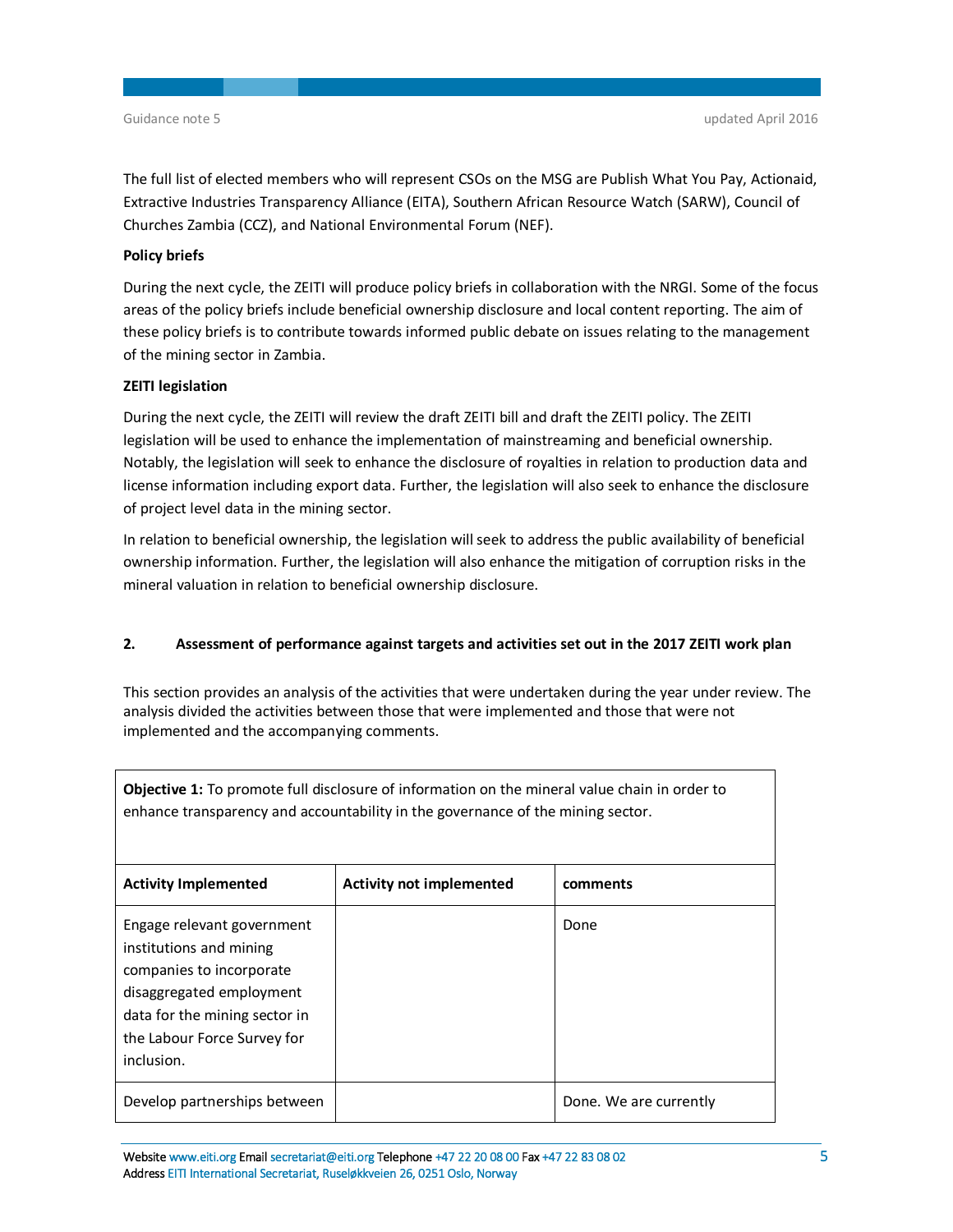| EITI and UNDP, MMMD Low                                                                                                                   |                                                                                                                                                 | conducting a joint study on the                                                                                                                                                                                                         |
|-------------------------------------------------------------------------------------------------------------------------------------------|-------------------------------------------------------------------------------------------------------------------------------------------------|-----------------------------------------------------------------------------------------------------------------------------------------------------------------------------------------------------------------------------------------|
| Value Mineral Development                                                                                                                 |                                                                                                                                                 | ASM sector.                                                                                                                                                                                                                             |
| Project (LVMP)                                                                                                                            |                                                                                                                                                 |                                                                                                                                                                                                                                         |
|                                                                                                                                           | Develop the EITI Policy for<br>legal and institutional<br>framework                                                                             | A legal and Policy review was<br>conducted by a consulted<br>funded by the EU. The actual<br>drafting of the Policy was not<br>done because the support<br>from the EU only covered a<br>review process and not the<br>actual drafting. |
| Revise the EITI Bill for legal and<br>institutional framework and<br>hold on-going stakeholder<br>meetings with mining<br>companies (WIP) |                                                                                                                                                 | Done                                                                                                                                                                                                                                    |
|                                                                                                                                           | Include tax liabilities, costs and<br>profits in collaboration with<br>ZRA and other relevant<br>authorities in the ZEITI<br>reporting template | The discussion on how to<br>include these metrics is yet to<br>be concluded. The disclosure<br>might only be possible after<br>the conclusion of the<br>mainstreaming feasibility<br>study.                                             |
| Develop partnerships between<br>MVCMP; MPSMP and EITI and<br>the African mining vision.                                                   |                                                                                                                                                 | Done                                                                                                                                                                                                                                    |
| EITI reporting stakeholders'<br>engagement.                                                                                               |                                                                                                                                                 | Done                                                                                                                                                                                                                                    |
| Interface the EITI reporting<br>with the Cadastre                                                                                         |                                                                                                                                                 | Done                                                                                                                                                                                                                                    |
|                                                                                                                                           |                                                                                                                                                 |                                                                                                                                                                                                                                         |

**Objective 2:** To promote full disclosure of information on the mineral value chain in order to enhance transparency and accountability in the governance of the mining sector.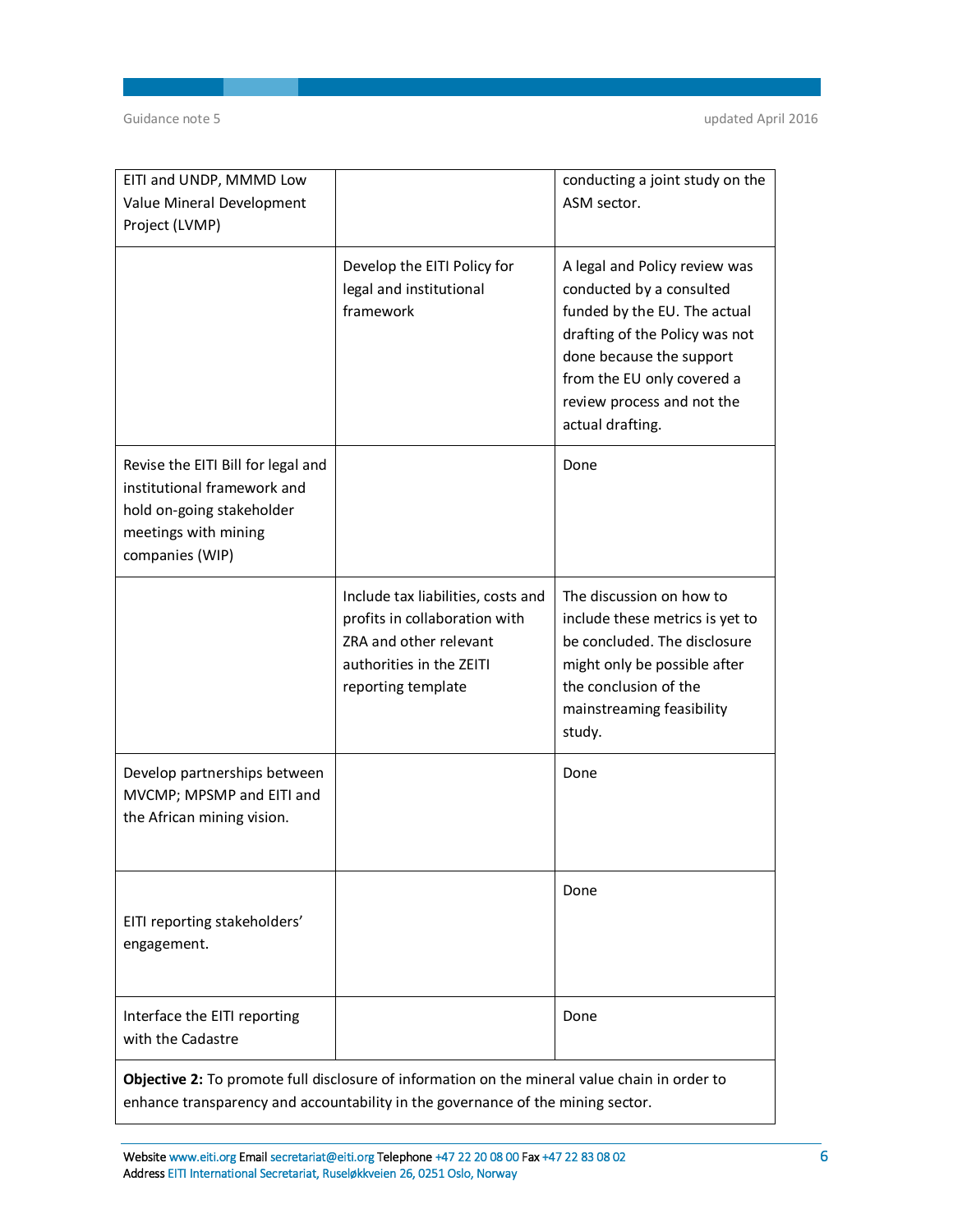$\Gamma$ 

|                                                                                                                                | Participate in the development<br>of CSR guidelines by mining<br>companies, civil societies and<br>other relevant stakeholders                                                  | This activity was supposed to<br>be led by the Chamber of<br>Mines. The ZEITI is still waiting<br>for the process to commence<br>under the Chamber of Mines.                                                                        |
|--------------------------------------------------------------------------------------------------------------------------------|---------------------------------------------------------------------------------------------------------------------------------------------------------------------------------|-------------------------------------------------------------------------------------------------------------------------------------------------------------------------------------------------------------------------------------|
| Community Workshops on CSR<br>EITI reporting                                                                                   |                                                                                                                                                                                 | Done                                                                                                                                                                                                                                |
| Research conducted on the<br>impact of EITI reporting on CSR<br>payments                                                       |                                                                                                                                                                                 | Done                                                                                                                                                                                                                                |
|                                                                                                                                | One national CSR stakeholders<br>Engagement on EITI reporting<br>held                                                                                                           | This activity was not done by<br>the ZEITI. However, the ZEITI<br>participated in the annual<br>awards ceremony organised by<br>the Chamber of Mines which<br>included an award for Mines<br>who have excelled in CSR<br>provision. |
| Two workshops held on EITI<br>reporting for CSR spending<br>with CSOs, government and<br>mining companies                      |                                                                                                                                                                                 | Done                                                                                                                                                                                                                                |
|                                                                                                                                | Objective 3: To promote full disclosure of information on the mineral value chain in order to<br>enhance transparency and accountability in the governance of the mining sector |                                                                                                                                                                                                                                     |
| EITI reconciliation reports<br>published in a new, more<br>accessible format with the<br>reconciliation report for FY<br>2017. |                                                                                                                                                                                 | Done                                                                                                                                                                                                                                |
|                                                                                                                                | Public access to EITI data via<br>an online portal established at<br>the time the FY 2017 EITI<br>reconciliation report is<br>published.                                        | The Portal is being developed.<br>It will be concluded after the<br>feasibility study on<br>mainstreaming is concluded.                                                                                                             |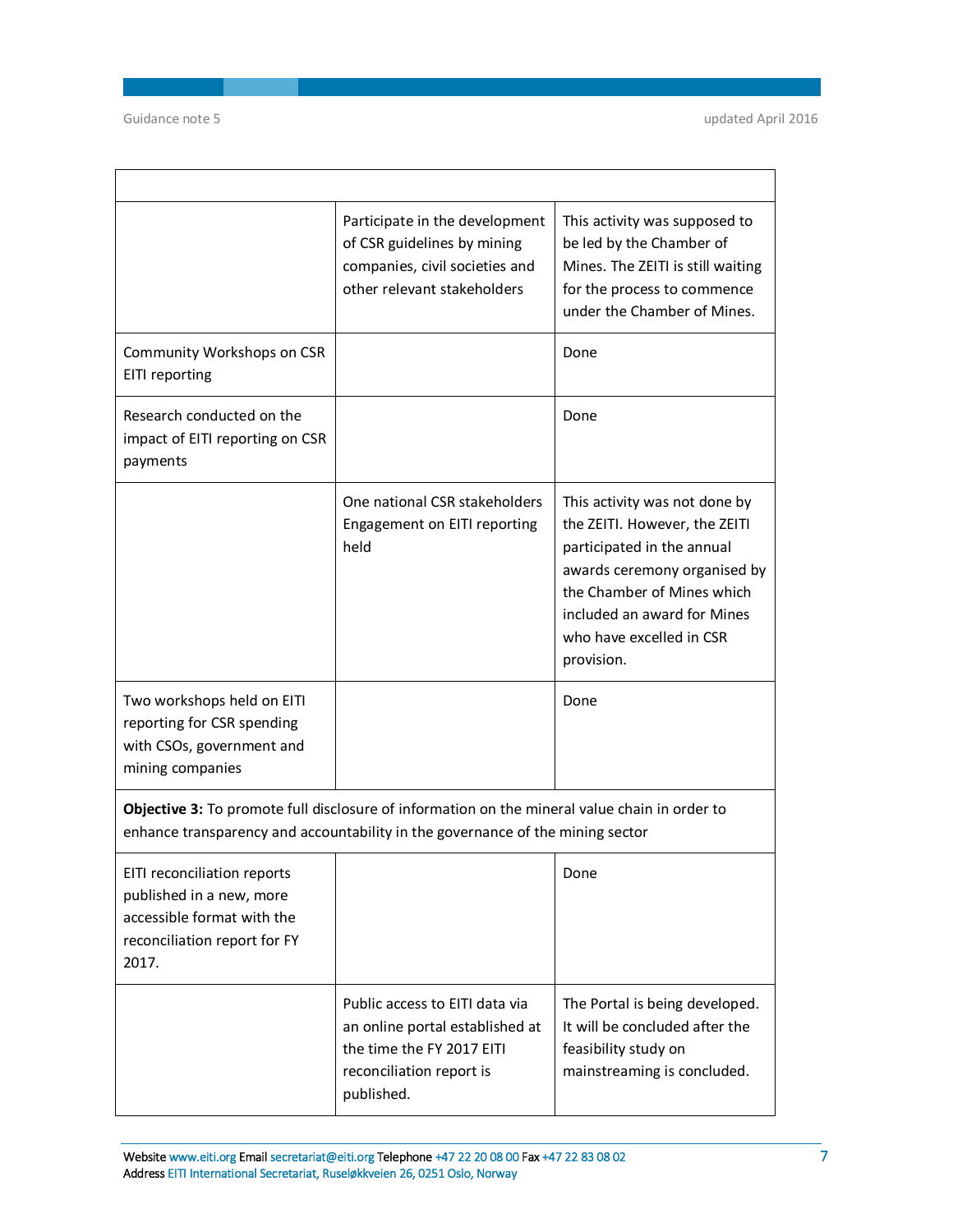|                                                                                                                                                                              | EITI topical report prepared<br>regularly (annually for<br>2017/18, with frequency of<br>reports increased thereafter. | Terms of Reference were<br>developed. We are awaiting<br>NO objectionfrom the World<br>Bank. |
|------------------------------------------------------------------------------------------------------------------------------------------------------------------------------|------------------------------------------------------------------------------------------------------------------------|----------------------------------------------------------------------------------------------|
| Information, Education and<br>Communication Strategy (IEC)<br>reviewed by 31st December<br>2017 with emphasis on (a)<br>wider distribution of EITI<br>reconciliation reports |                                                                                                                        | Done                                                                                         |
| Staff/MSG capacity building<br>including communication skills                                                                                                                |                                                                                                                        |                                                                                              |
| ZEITI website upgraded and<br>monitored                                                                                                                                      |                                                                                                                        | Done                                                                                         |
| Sensitisation forums on EITI<br>reporting Compliance carried<br>out on the Copperbelt and<br>North-western Province                                                          |                                                                                                                        | Done                                                                                         |
| on the socio-economic development of the country                                                                                                                             | Objective 4: To monitor and evaluate the effectiveness of the Mining sector to assess its impact                       |                                                                                              |
| Three EITI Natural Governance<br>Consultative Workshops held<br>in Lusaka, North-western and<br>Copperbelt                                                                   |                                                                                                                        | Done                                                                                         |
| Three Case Studies on EITI<br>process and its impact on<br>social-economic development<br>developed and documented                                                           |                                                                                                                        | Done                                                                                         |
| 1 Comprehensive CSO EITI                                                                                                                                                     |                                                                                                                        | Done                                                                                         |

**Website [www.eiti.org](http://www.eiti.org) Email [secretariat@eiti.org](mailto:secretariat@eiti.org) Telephone +47 22 20 08 00 Fax +47 22 83 08 02 8 Address EITI International Secretariat, Ruseløkkveien 26, 0251 Oslo, Norway**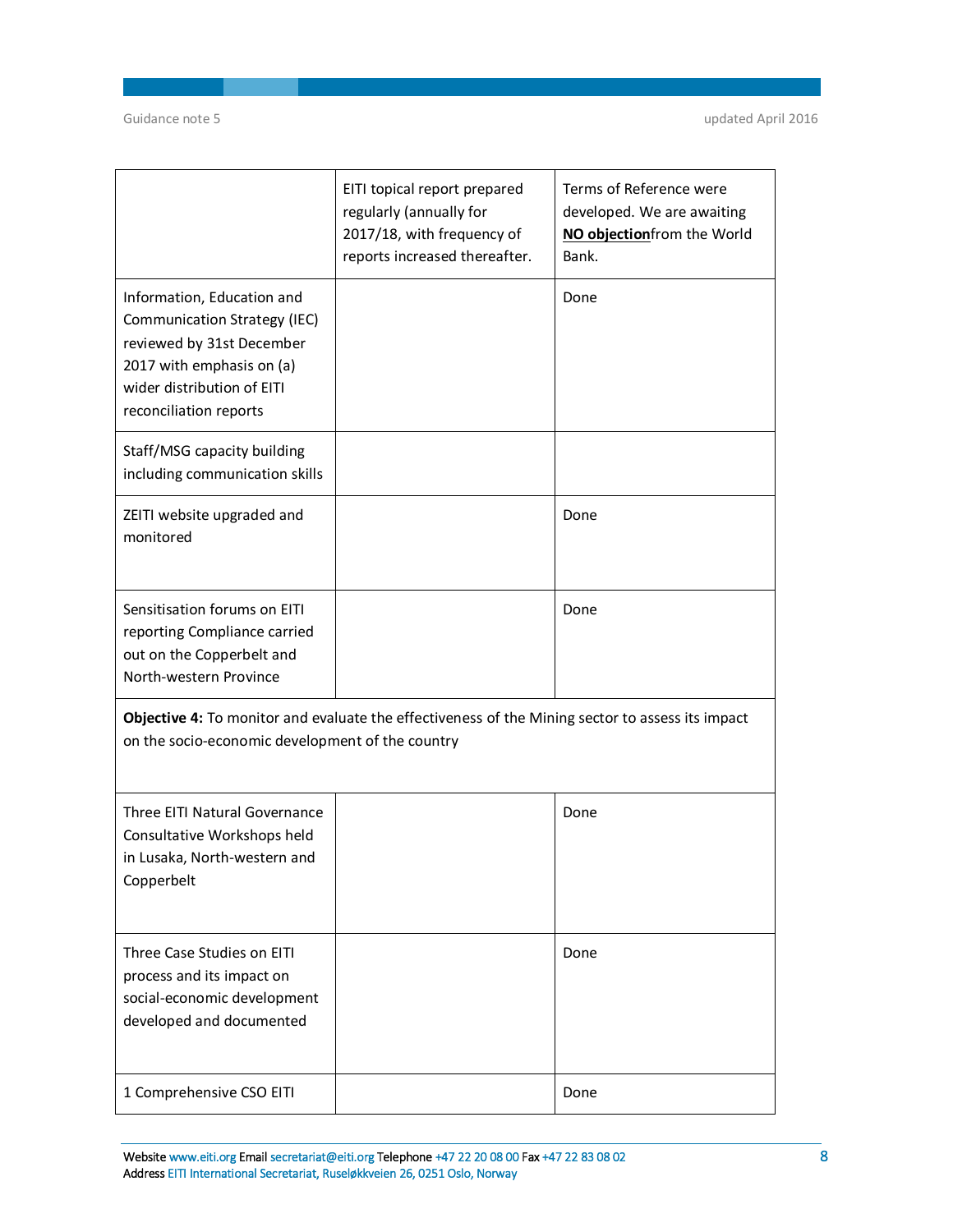| Community Monitoring and<br><b>Evaluation framework</b><br>developed and implemented |                                                                                                  |                              |
|--------------------------------------------------------------------------------------|--------------------------------------------------------------------------------------------------|------------------------------|
| TOR for CSO EITI M&E<br>developed                                                    |                                                                                                  | Done                         |
| effectiveness in the implementation of programmes.                                   | Objective 5: To manage the operations of the ZEITI Secretariat in order to ensure efficiency and |                              |
|                                                                                      | Consultant engaged to develop<br>the IMIS for ZEITI                                              | Funding constraints          |
|                                                                                      | Launch the IMIS                                                                                  | Awaiting development of IMIS |
|                                                                                      | ZEITI staff and MSG trained in<br><b>IMIS</b>                                                    | Awaiting development of IMIS |
|                                                                                      | Dissemination Workshop for<br>Mining Companies on the IMIS                                       | Awaiting development of IMIS |
|                                                                                      | Two Consultative meetings<br>with the MOMMD held on<br><b>ZEITI Staff Performance</b><br>Package | Awaiting development of IMIS |
|                                                                                      | One Staff needs assessment<br>conducted                                                          | To be conducted in 2018      |
|                                                                                      | Staff/MSG attend training on<br>project management and<br>resource mobilisation and              | To be conducted in 2018      |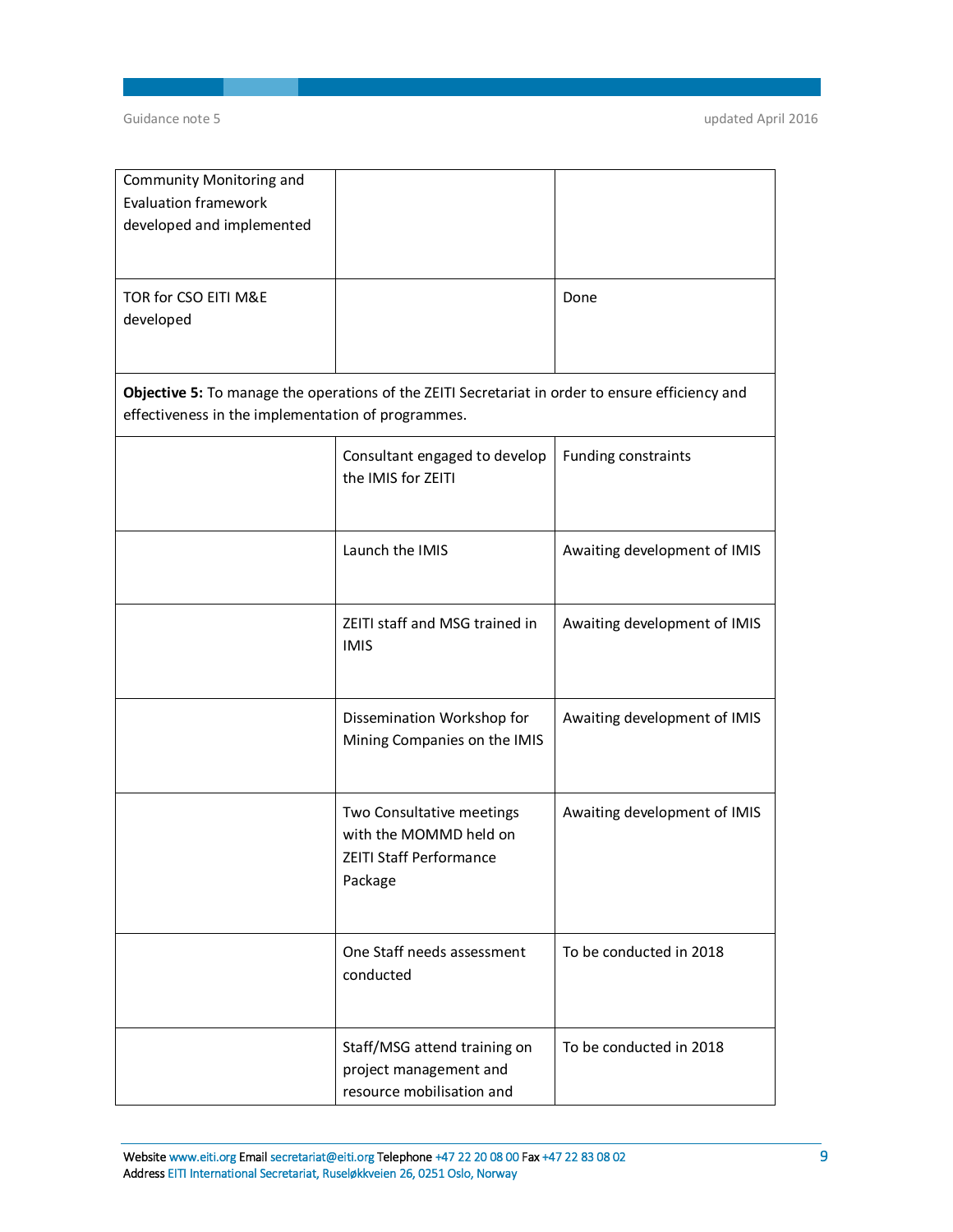Guidance note 5 updated April 2016

|                                                                                                         | other relevant capacity<br>building needs.   |                                                               |
|---------------------------------------------------------------------------------------------------------|----------------------------------------------|---------------------------------------------------------------|
| Develop the ZEITI<br>Implementation Plan in line<br>with the two-year mandate of<br>the strategic plan. |                                              | Done                                                          |
|                                                                                                         | Review the resource<br>mobilisation          | Awaiting development of the<br>resource mobilisation strategy |
|                                                                                                         | Launch the resource<br>mobilisation strategy |                                                               |

## **3. Assessment of performance against EITI requirements**

Zambia has been making steady progress in the implementation of EITI since joining EITI in 2009 and becoming compliant in 2012. This has been underscored by Zambia's performance in the Validation process. In 2017, Zambia underwent the second Validation and the validation report concluded that Zambia made meaningful progress in accordance with the EITI Standard and requirements. The revenue from the mining sector and the reporting companies have risen, while the discrepancy between payment and revenue have been declining.

In order to learn from other EITI implementing countries, Zambia hosted a regional peer learning workshop for African countries which was attended by 10 Lusophone and Anglophone African speaking countries. To date Zambia has produced 8 EITI reports.

The requirement by performance assessment of implementation of EITI by Zambia is given below:

| R6<br>nents:<br>. | υχι ess. |
|-------------------|----------|
|                   |          |

**Website [www.eiti.org](http://www.eiti.org) Email [secretariat@eiti.org](mailto:secretariat@eiti.org) Telephone +47 22 20 08 00 Fax +47 22 83 08 02 10 Address EITI International Secretariat, Ruseløkkveien 26, 0251 Oslo, Norway**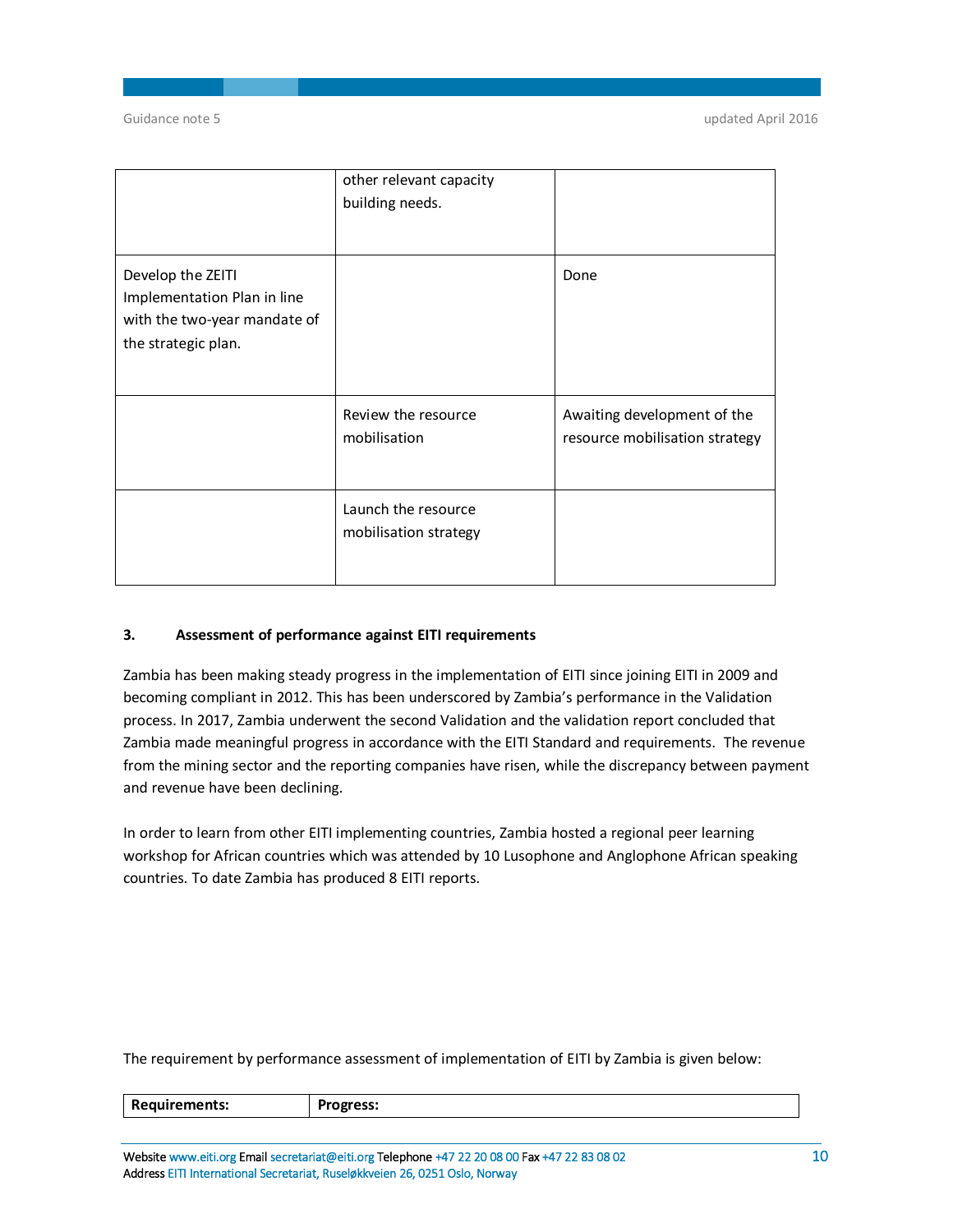| Requirement 1: Oversight                  | The MSG in Zambia has been actively involved in the implementation of                                                                                                                                                                                                                                                                                                                                                                                                                                                                                          |
|-------------------------------------------|----------------------------------------------------------------------------------------------------------------------------------------------------------------------------------------------------------------------------------------------------------------------------------------------------------------------------------------------------------------------------------------------------------------------------------------------------------------------------------------------------------------------------------------------------------------|
| by the Multi-Stakeholder                  | EITI. The Mining companies have continued to play their role of                                                                                                                                                                                                                                                                                                                                                                                                                                                                                                |
| Group (MSG)                               | disclosing their payments and Government disclosing its revenue<br>received from<br>mining companies and CSOs monitoring the<br>implementation of EITI. Zambia has continued to produce EITI reports<br>according to deadlines. The government has also continued to fund EITI<br>under the national budget. The members of the MSG are fully engaged<br>in the implementation of EITI through disclosures of payments, revenue<br>and through policy issues affecting the mining sector.<br>The mining sector continued to operate under the act of Mines and |
| Requirement 2: Legal<br>and institutional | Minerals Development Act of 2008, and amended in 2015. Currently                                                                                                                                                                                                                                                                                                                                                                                                                                                                                               |
| framework                                 | Zambia does not have contracts between the government and mining<br>companies as these contracts were cancelled in 2008. The Cadastre<br>issues mining licenses.                                                                                                                                                                                                                                                                                                                                                                                               |
|                                           | The ZEITI influenced the amendment of the Companies Act under<br><b>PACRA</b><br>in 2017 to facilitate the establishment of the company's<br>register for disclosure of Beneficial Ownership.                                                                                                                                                                                                                                                                                                                                                                  |
| Requirement 3:                            | In 2017 Zambia completed the establishment of two projects in the                                                                                                                                                                                                                                                                                                                                                                                                                                                                                              |
| <b>Exploration and</b>                    | ministry of Mines and under Zambia Revenue Authority (ZRA) for the                                                                                                                                                                                                                                                                                                                                                                                                                                                                                             |
| production                                | production of reliable mineral production figures and export values.                                                                                                                                                                                                                                                                                                                                                                                                                                                                                           |
|                                           | These projects are Mineral Production Monitoring Support Project                                                                                                                                                                                                                                                                                                                                                                                                                                                                                               |
|                                           | under Ministry of mines and ZRA.                                                                                                                                                                                                                                                                                                                                                                                                                                                                                                                               |
|                                           |                                                                                                                                                                                                                                                                                                                                                                                                                                                                                                                                                                |
| Requirement 4: Revenue                    | In Zambia EITI reports disclose most revenues received by the                                                                                                                                                                                                                                                                                                                                                                                                                                                                                                  |
| Collection                                | government from the mining sector. This is underscored by declining                                                                                                                                                                                                                                                                                                                                                                                                                                                                                            |
|                                           | levels of discrepancies between company payments and government<br>receipts. However, Zambia does not have barter arrangements with<br>mining companies for infrastructure development and neither does she<br>get transportation revenue as the country is land-locked.                                                                                                                                                                                                                                                                                       |
| Requirement 5: Revenue                    | The information on the distribution of revenues from the extractive                                                                                                                                                                                                                                                                                                                                                                                                                                                                                            |
| Allocation                                | sector continues to be a challenge as it is mixed together with revenues                                                                                                                                                                                                                                                                                                                                                                                                                                                                                       |
|                                           | from other sectors. Consequently the revenue from the mining sector                                                                                                                                                                                                                                                                                                                                                                                                                                                                                            |
|                                           | loses its identity. Likewise, the allocation on sub-national payments                                                                                                                                                                                                                                                                                                                                                                                                                                                                                          |
|                                           | does not indicate the source of the revenue. The expenditure of the                                                                                                                                                                                                                                                                                                                                                                                                                                                                                            |
|                                           | budget is audited by the Office of the Auditor General.                                                                                                                                                                                                                                                                                                                                                                                                                                                                                                        |
| Requirement 6: Social and                 | Social spending by mining companies continue to be disclosed in the                                                                                                                                                                                                                                                                                                                                                                                                                                                                                            |
| economic spending                         | EITI reports. The information on the contribution of the mining sector to                                                                                                                                                                                                                                                                                                                                                                                                                                                                                      |
|                                           | the national economy is disclosed through tax and non-tax revenues                                                                                                                                                                                                                                                                                                                                                                                                                                                                                             |
|                                           | paid by the mining sector to the government disclosed through EITI                                                                                                                                                                                                                                                                                                                                                                                                                                                                                             |
| Requirement 7: Outcomes                   | reports.<br>EITI reports in Zambia are having impact in the implementation of EITI:                                                                                                                                                                                                                                                                                                                                                                                                                                                                            |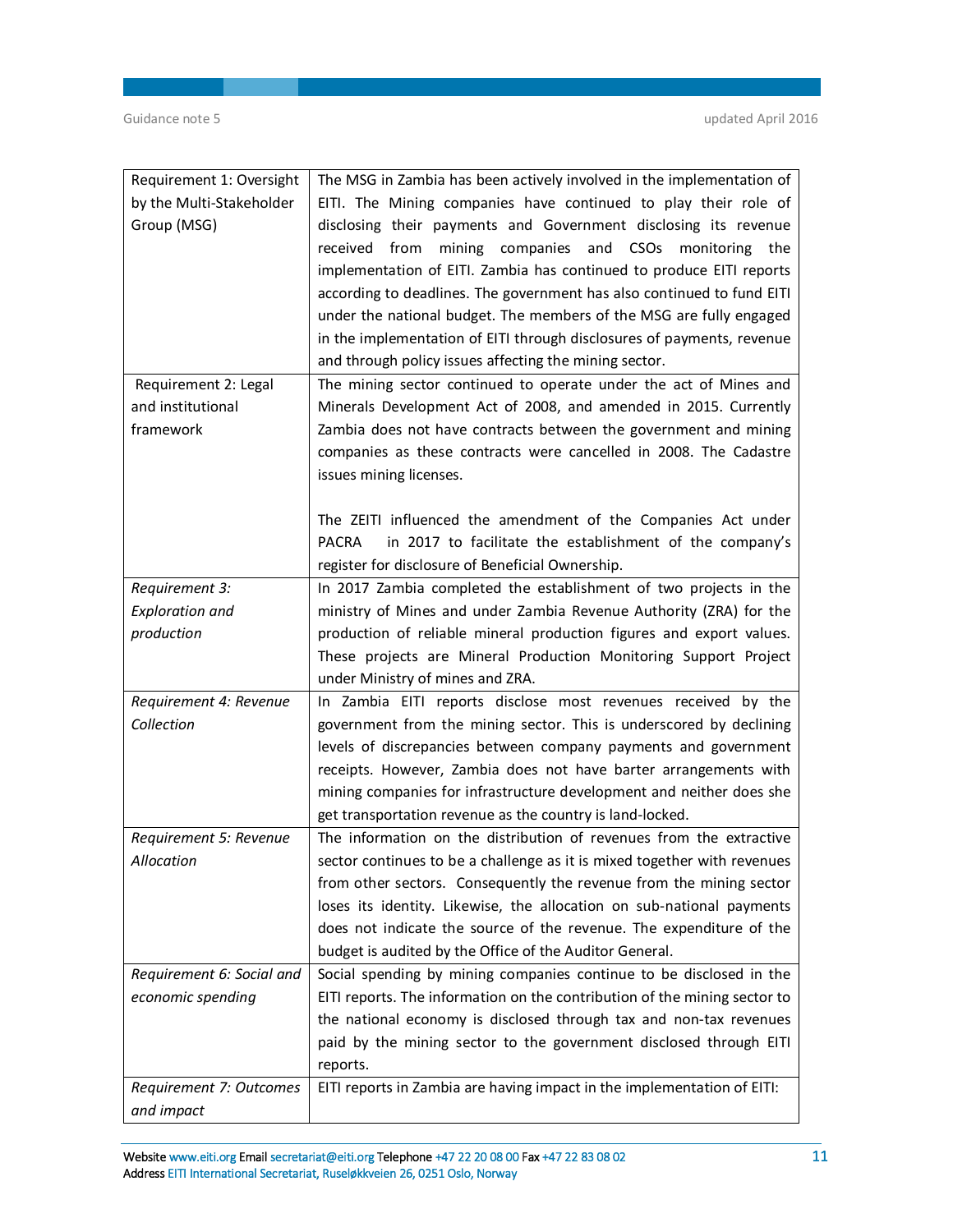| EITI reports are being used as reference documents on issues<br>relating to the mining sector;                                                                                                            |
|-----------------------------------------------------------------------------------------------------------------------------------------------------------------------------------------------------------|
| EITI reports have stimulated debate on whether or not the<br>$\bullet$<br>government is receiving the right revenue from the mining<br>sector;                                                            |
| The EITI reports have facilitated the demand by the host<br>$\bullet$<br>communities in mining areas to have a share of non-tax<br>revenue from mining companies;                                         |
| EITI has influenced the amendment of the Company's Act for<br>$\bullet$<br>companies to disclose information on beneficial ownership.                                                                     |
| EITI has contributed to the decision by the Government to<br>$\bullet$<br>establish a project to facilitate the production of reliable<br>mineral production figures and export values.                   |
| The MSG has acted on discrepancies identified in the EITI<br>$\bullet$<br>reports by asking the Office of the Auditor General to follow up<br>on these discrepancies. The MSG also intends to select some |
| MSG members to follow up on the recommendation of the EITI<br>and Validation reports.                                                                                                                     |

# **4. Overview of the multi-stakeholder group's responses to the recommendations from reconciliation and Validation, if applicable**

| <b>Recommendation:</b>                   | Status/progress:                                                |
|------------------------------------------|-----------------------------------------------------------------|
| In order to meet requirement 2.2 on      | The 2016 ZEITI report will take into account this               |
| license allocation, the ZEC should       | recommendation from Validation. Preliminary discussions with    |
| ensure that the next EITI report         | the Mining Cadastre seem to suggest that this information can   |
| includes comprehensive information       | also be uploaded on the Cadastre online Portal.                 |
| on the process of license transfers,     |                                                                 |
| licenses transferred during the          | The Petroleum sector is still nascent and a lot of the          |
| reporting year, and an explanation on    | information is still being worked out alongside the drafting of |
| the technical and financial criteria for | the Petroleum legislation.                                      |
| awarding of licenses for both the        |                                                                 |
| mining and petroleum. The ZEC might      |                                                                 |
| also consider including the most         |                                                                 |
| recent information on the latest         |                                                                 |
| licensing rounds to improve the          |                                                                 |
| timeliness of the information on         |                                                                 |
| license allocation, as well ensuring     |                                                                 |
| that there is commentary on any          |                                                                 |
| deviations from the license allocation   |                                                                 |
| process and on efficiency of the         |                                                                 |

**Website [www.eiti.org](http://www.eiti.org) Email [secretariat@eiti.org](mailto:secretariat@eiti.org) Telephone +47 22 20 08 00 Fax +47 22 83 08 02 12 Address EITI International Secretariat, Ruseløkkveien 26, 0251 Oslo, Norway**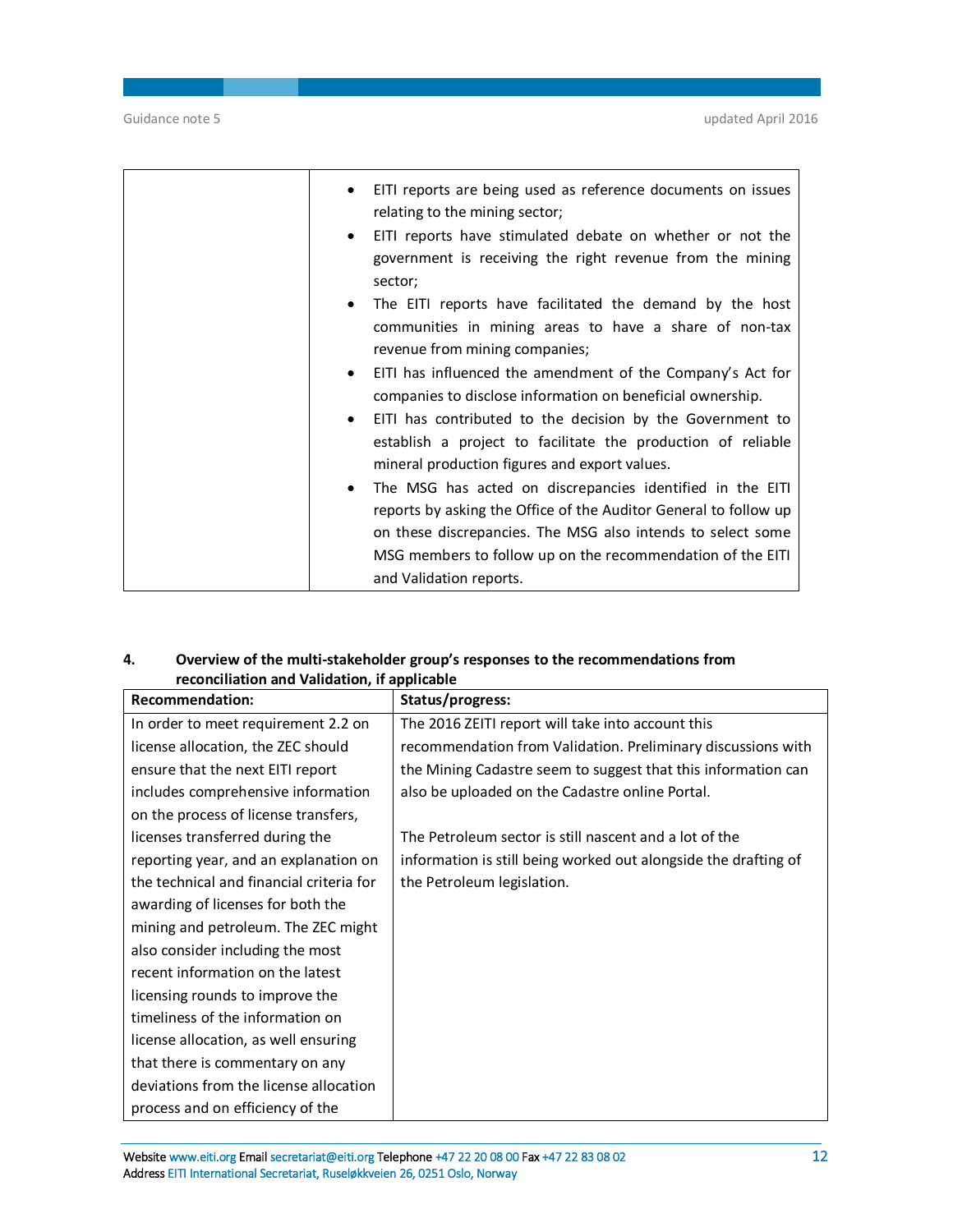| licensing process.                     |                                                                  |
|----------------------------------------|------------------------------------------------------------------|
| In order to meet requirement 2.4 on    | The Minister of Mines and Minerals Development issued a press    |
| contract disclosures, the ZEC should   | statement regarding the unavailability of contracts in the       |
| ensure that the description of the     | mining sector. However, the 2016 ZEITI report will clarify the   |
| government policy regarding contract   | status of contracts in the Petroleum sector. Preliminary         |
| and license transparency in the next   | information obtained from the Geological Survey indicates that   |
| EITI report is up to date and reflects | the current Petroleum exploration activities are guided by the   |
| the MMDA 2015. It should also clarify  | legislation in the mining sector.                                |
| whether they are any laws or           |                                                                  |
| contractual provision that affect      |                                                                  |
| disclosure of contracts in the         |                                                                  |
| petroleum sector. Further, the ZEC     |                                                                  |
| may wish to include if whether to      |                                                                  |
| include any descriptions regarding     |                                                                  |
| what information is related to         |                                                                  |
| individual licenses are publicly       |                                                                  |
| available, such as work programmes     |                                                                  |
| and environmental impact               |                                                                  |
| assessment, and provide links to       |                                                                  |
| further information where applicable.  |                                                                  |
| In order to meet requirement 2.6 on    | The 2016 ZEITI report will provide more clarity on this          |
| state participation in the extractive  | recommendation. Suffice to mention that the ZCCM-IH              |
| sector and requirement 4.5 on          | publishes an annual report on its website every year. The report |
| transactions related to state-owned    | provides detailed information on the operations of the ZCCM-IH   |
| enterprises, the ZEC should ensure     | including its investee companies.                                |
| that an explanation of the prevailing  |                                                                  |
| rules and practices regarding the      |                                                                  |
| financial relationship between the     |                                                                  |
| government and state-owned             |                                                                  |
| enterprises is disclosed, including a  |                                                                  |
| description of the rules and practices |                                                                  |
| governing transfers of funds between   |                                                                  |
| ZCCM-IH, IDC and the state, and        |                                                                  |
| details on retained earnings,          |                                                                  |
| reinvestment and thirdparty financing  |                                                                  |
| if applicable. This could include an   |                                                                  |
| explanation or reference to ZCCM-IH's  |                                                                  |
| dividend policy and further details on |                                                                  |
| transfers made by IDC to the           |                                                                  |
| government from its shares in ZCCM-    |                                                                  |
| IH. The ZEC should further ensure that |                                                                  |
| the reporting process                  |                                                                  |

## **Website [www.eiti.org](http://www.eiti.org) Email [secretariat@eiti.org](mailto:secretariat@eiti.org) Telephone +47 22 20 08 00 Fax +47 22 83 08 02 13 Address EITI International Secretariat, Ruseløkkveien 26, 0251 Oslo, Norway**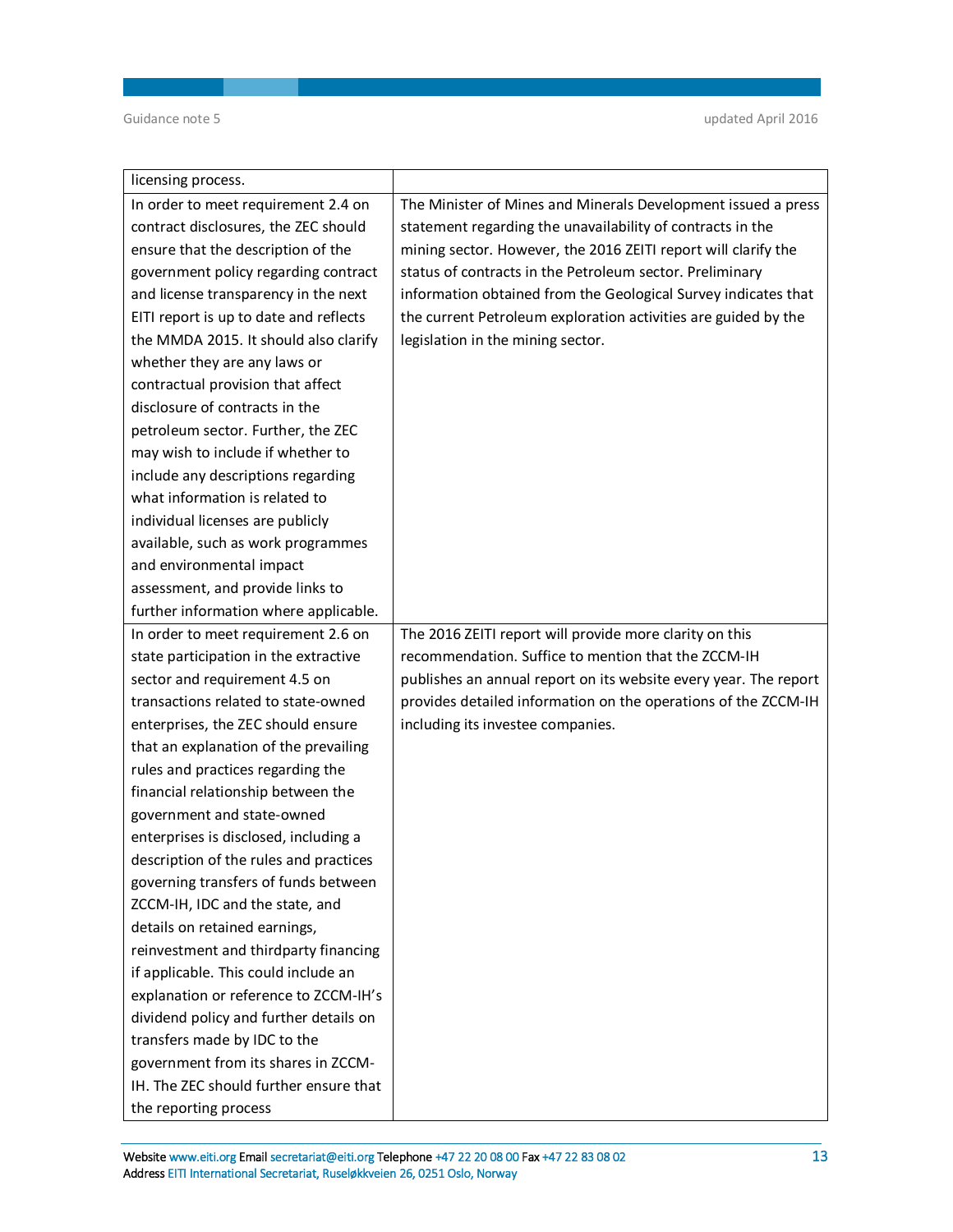| comprehensively addresses all            |                                                                 |
|------------------------------------------|-----------------------------------------------------------------|
| material payments to SOEs from oil,      |                                                                 |
| gas and mining companies and             |                                                                 |
| transfers between SOEs and other         |                                                                 |
| government agencies.                     |                                                                 |
| In order to meet requirement 3.2 on      | The 2016 ZEITI report will document the work under done so far  |
| production data, the ZEC should          | under the Mineral Production Monitoring Support project and     |
| ensure that the future EITI Reports      | the Mineral Value Chain Monitoring Support project.             |
| include information on the progress      |                                                                 |
| made by the government in obtaining      |                                                                 |
| reliable production figures, and to      |                                                                 |
| refer to the existing information        |                                                                 |
| provided by the MDD, ZRA and             |                                                                 |
| Chamber of Mines.                        |                                                                 |
| With regards to assuring the quality of  | Discussions are underway to expand the correct scope of         |
| the data in the EITI Reports             | engagement with the Office of the Auditor General (OAG). The    |
| (requirement 4.9), the ZEC and           | OAG has since drafted an audit strategy for extractive. The     |
| Independent Administrator should         | strategy will be launched later this year.                      |
| clearly document the discussion on       |                                                                 |
| the options considered and the           |                                                                 |
| rationale for the agreed data quality    |                                                                 |
| assurances to be provided by             |                                                                 |
| reporting entities to the Independent    |                                                                 |
| Administrator. The ZEC should ensure     |                                                                 |
| that the TORs for the next report        |                                                                 |
| outlines the process for collecting data |                                                                 |
| and clearly describes the division of    |                                                                 |
| labour between the national              |                                                                 |
| secretariat and the Independent          |                                                                 |
| Administrator.                           |                                                                 |
| In order to meet requirement 7.3 on      | The ZEC is currently conducting its mid-year review of its 2018 |
| lessons learned and follow-up on         | work plan. The review will document progress made in            |
| report recommendations, the ZEC is       | addressing the challenges in the mining sector.                 |
| encouraged to consider ensuring that     |                                                                 |
| recommendations in ZEITI Reports to a    |                                                                 |
| larger extent address key challenges     |                                                                 |
| related to extractive sector             |                                                                 |
| governance. Such recommendations         |                                                                 |
| could take into account feedback         |                                                                 |
| recorded from stakeholders as part of    |                                                                 |
| ZEITI's dissemination activities. The    |                                                                 |
| ZEC should also consider a more          |                                                                 |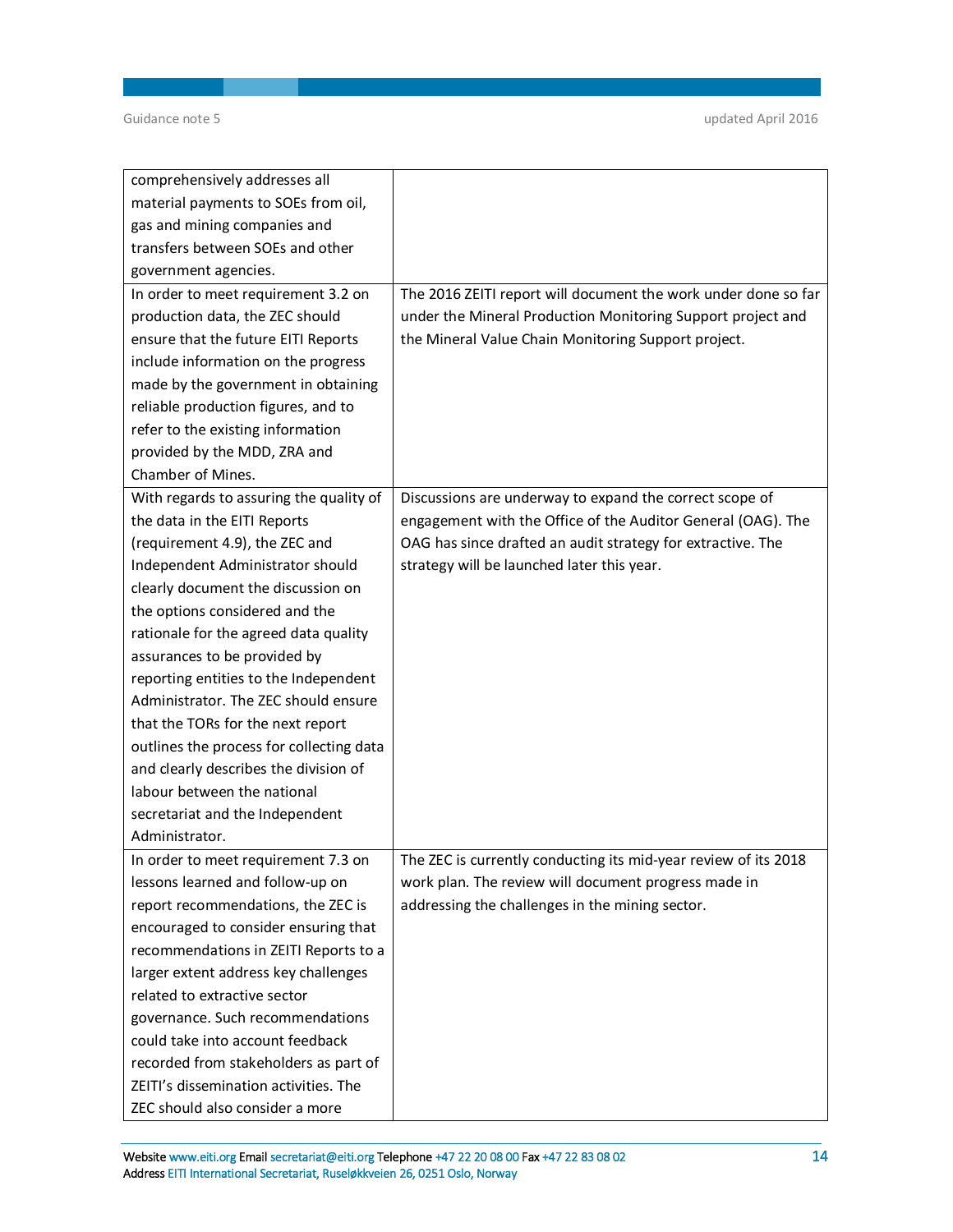Guidance note 5 updated April 2016

| systematic follow-up of the                |                                                                 |
|--------------------------------------------|-----------------------------------------------------------------|
| recommendations, for instance by           |                                                                 |
| developing a dedicated plan for            |                                                                 |
| following up on findings and               |                                                                 |
| recommendations from the ZEITI             |                                                                 |
| Reports, outlining actions to address      |                                                                 |
| the recommendations which can              |                                                                 |
| achieve the intended objective.            |                                                                 |
| Further to the government's                | The government has continued to affirm its commitment to        |
| engagement with ZEITI, the                 | implementing the EITI in Zambia. This could be seen in the      |
| government is encouraged to ensure         | recent enactment of the beneficial ownership disclosure         |
| that public statements continue to         | requirement in the companies' legislation in Zambia.            |
| include commitments to extractives         |                                                                 |
| transparency and the EITI, and that        |                                                                 |
| the EITI continues to contribute to        |                                                                 |
| addressing key governance challenges       |                                                                 |
| in the extractive sector. The              |                                                                 |
| government is further encouraged to        |                                                                 |
| ensure that it consistently and actively   |                                                                 |
| chairs the ZEC. The government could       |                                                                 |
| also consider making company               |                                                                 |
| disclosures on extractive sector           |                                                                 |
| payments mandated by law, either in        |                                                                 |
| a ZEITI Bill or as part of relevant sector |                                                                 |
| reforms.                                   |                                                                 |
| Civil society representatives on the       | The CSOs have strengthened their collaboration. The recent      |
| MSG should strengthen the                  | election of new members to the MSG is a case in point. The CSO  |
| collaboration between civil society        | TORs are also currently being revised by the CSO constituency   |
| representatives on the ZEC and the         | to strengthen their engagement in the EITI.                     |
| wider constituency and establish a         |                                                                 |
| feedback mechanism to ensure               |                                                                 |
| consistent exchange of information.        |                                                                 |
| Further to ZEITI's engagement with         | The government in collaboration with the ZEITI is undertaking a |
| artisanal and small-scale miners, the      | study on the ASM sector. The findings of the study will be      |
| ZEC may also wish to consider how to       | disseminated to the stakeholders and hopefully be used as a     |
| engage further with the artisanal and      | basis for developing the ASM sector in Zambia.                  |
| small-scale mining sector, as there        |                                                                 |
| appear to be opportunities to use the      |                                                                 |
| ZEITI to discuss challenges related        |                                                                 |
| specifically to small-scale mining, to     |                                                                 |
| ensure that the regulatory framework       |                                                                 |
| is enforced and also addresses the         |                                                                 |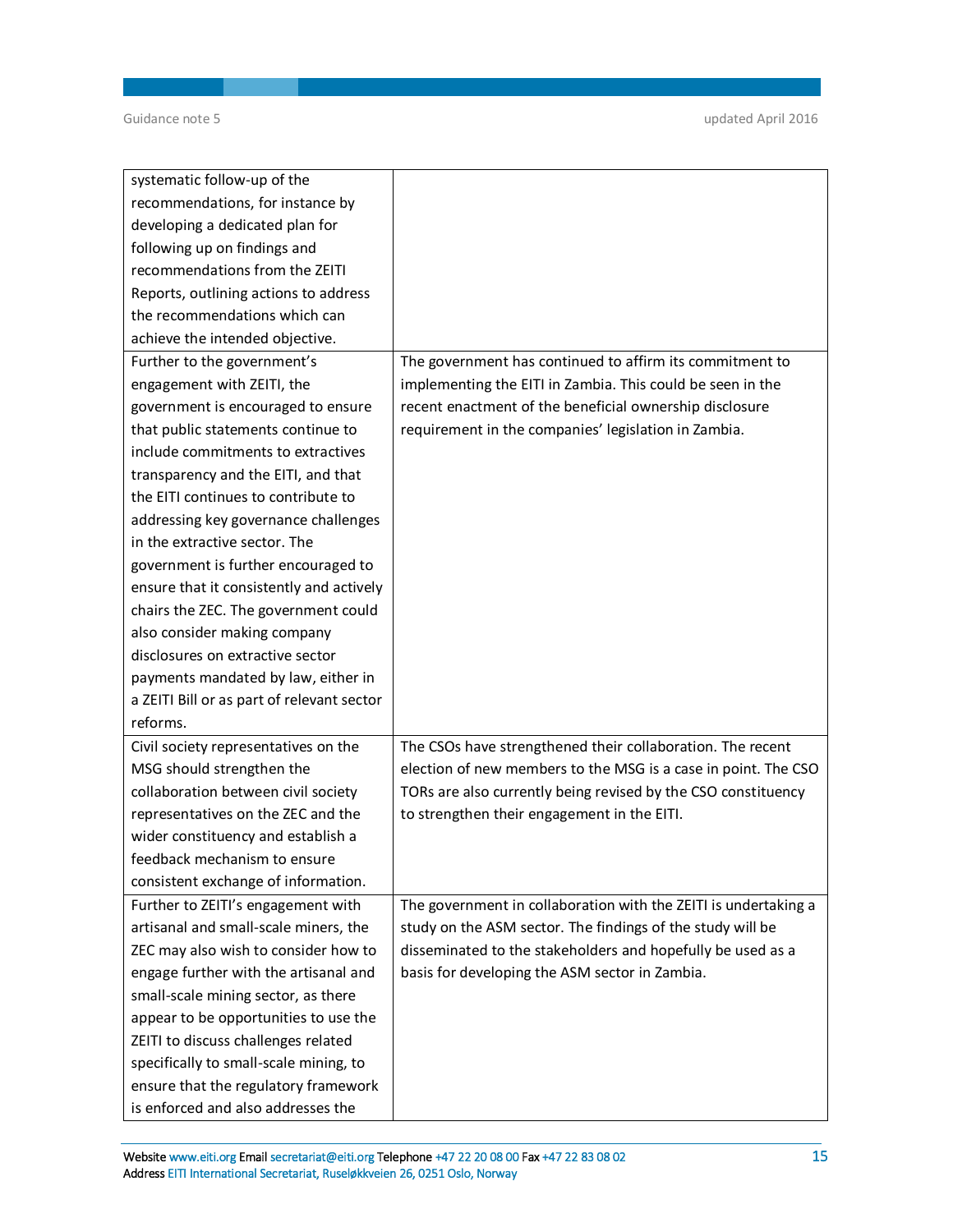| risks faced by small-scale miners.       |                                                                 |
|------------------------------------------|-----------------------------------------------------------------|
| In developing future EITI work plans, it | The 2018 ZEITI work plan has incorporated the                   |
| is recommended that the ZEC              | recommendations from Validation and the input from all          |
| addresses how ZEC will address the       | stakeholders such as the inclusion of Local Content reporting   |
| recommendations from EITI reporting      | the ZEITI reports.                                              |
| and Validation. Future work plans        |                                                                 |
| could also do more to ensure that the    |                                                                 |
| process is better linked to national     |                                                                 |
| strategic priorities, such as informing  |                                                                 |
| public debate on the fiscal regime and   |                                                                 |
| tax avoidance. The ZEC may wish to       |                                                                 |
| ensure that the description of the       |                                                                 |
| legal framework is up to date and        |                                                                 |
| reflects the latest laws or legal        |                                                                 |
| amendments such as the MMDA              |                                                                 |
| 2015.                                    |                                                                 |
| With regards to data on licenses         | The 2016 ZEITI report will included this information as         |
| (requirement 2.3), the ZEC should        | recommended.                                                    |
| consider possibilities for including     |                                                                 |
| information on the date of application   |                                                                 |
| for petroleum licenses in the next EITI  |                                                                 |
| Report. ZEITI and stakeholders are       |                                                                 |
| encouraged to continue the efforts       |                                                                 |
| made to improve license data made        |                                                                 |
| available in the cadastre and to         |                                                                 |
| address the gaps identified in the ZEITI |                                                                 |
| Reports. The next EITI Report should     |                                                                 |
| include a link to the license cadastre.  |                                                                 |
| Further to ZEITI's work on beneficial    | The government has enacted the beneficial ownership             |
| ownership disclosure, the government     | disclosure requirement under the companies' legislation. Plans  |
| and ZEC are encouraged to continue       | are underway to conduct joint outreach activities to companies  |
| making progress on implementation        | between the ZEITI and the government.                           |
| of beneficial ownership disclosure,      |                                                                 |
| and to ensure that ZEITI's efforts to    |                                                                 |
| disclose beneficial ownership data is    |                                                                 |
| linked to ongoing efforts within the     |                                                                 |
| government to address key challenges     |                                                                 |
| in the extractive sector such as tax     |                                                                 |
| evasion and transfer pricing.            |                                                                 |
| With regards to export data              | The 2016 ZEITI report will include export values and volumes in |
| (requirement 3.3), the ZEC may wish      | the reporting companies' data.                                  |
| to ensure that future reports include    |                                                                 |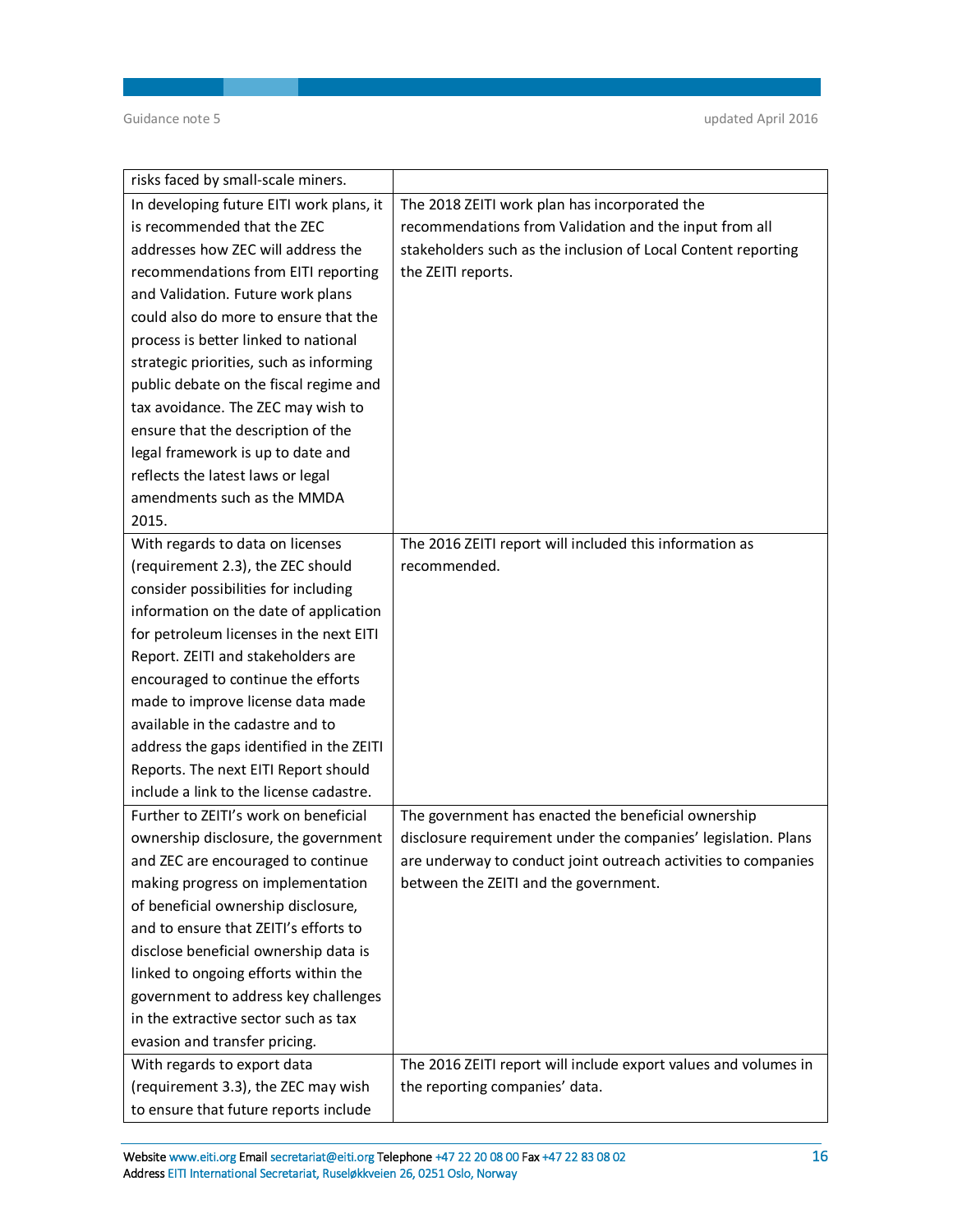| total export values or provides a       |                                                                |
|-----------------------------------------|----------------------------------------------------------------|
| reference to other sources of export    |                                                                |
| data, including Bank of Zambia.         |                                                                |
| With regards to the                     | Discussions are underway between the ZEITI and the Ministry of |
| comprehensiveness of the EITI Report    | Mines and Minerals Development on the possibility of           |
| (requirement 4.1), ZEITI should ensure  | disclosing project level data. This discussion also included   |
| that future EITI Reports provide the    | having this information disclosed online alongside license     |
| total revenues received for each of the | information in a systematic manner.                            |
| benefit streams included in the scope   |                                                                |
| of the EITI Report, including payments  |                                                                |
| from companies below the agreed         |                                                                |
| materiality threshold. ZEC may wish to  |                                                                |
| consider the feasibility of disclosing  |                                                                |
| revenue information disaggregated by    |                                                                |
| project in a systematic manner, as this |                                                                |
| is already being done to some extent.   |                                                                |
| The ZEC is encouraged to continue its   |                                                                |
| discussions on the materiality          |                                                                |
| thresholds and whether to include       |                                                                |
| PAYE figures as part of company         |                                                                |
| payments.                               |                                                                |
| Further to ZEITI's efforts to provide   |                                                                |
|                                         | The ZEITI has already engaged the OAG on the possibility of    |
| information on the auditing             | conducting the compliance and risk based audits in the mining  |
| framework in Zambia, the ZEC may        | sector value chain. The OAG is currently planning to conduct a |
| wish to engage more with the Auditor    | compliance audit at the Mining Cadastre.                       |
| General's Office and ensure that EITI   |                                                                |
| reporting can to a further extent       |                                                                |
| highlights gaps and provide             |                                                                |
| recommendations related to auditing     |                                                                |
| procedures and practices, such as       |                                                                |
| those related to the ability of the     |                                                                |
| Office of the Auditor General to audit  |                                                                |
| mining companies and disclosure of      |                                                                |
| companies' annual financial             |                                                                |
| statements.                             |                                                                |
| Further to ZEITI's work on              | The ZEITI is currently filling out the mainstreaming matrix to |
| mainstreaming EITI disclosures, the     | help identify the constraints and opportunities for            |
| ZEC is also encouraged to consider      | mainstreaming mining information on government and             |
| ways to mainstream EITI reporting and   | company portals. A feasibility study will be conducted with    |
| discuss whether a mainstreaming         | funding from the World Bank.                                   |
| feasibility study or exercise could be  |                                                                |

**Website [www.eiti.org](http://www.eiti.org) Email [secretariat@eiti.org](mailto:secretariat@eiti.org) Telephone +47 22 20 08 00 Fax +47 22 83 08 02 17 Address EITI International Secretariat, Ruseløkkveien 26, 0251 Oslo, Norway**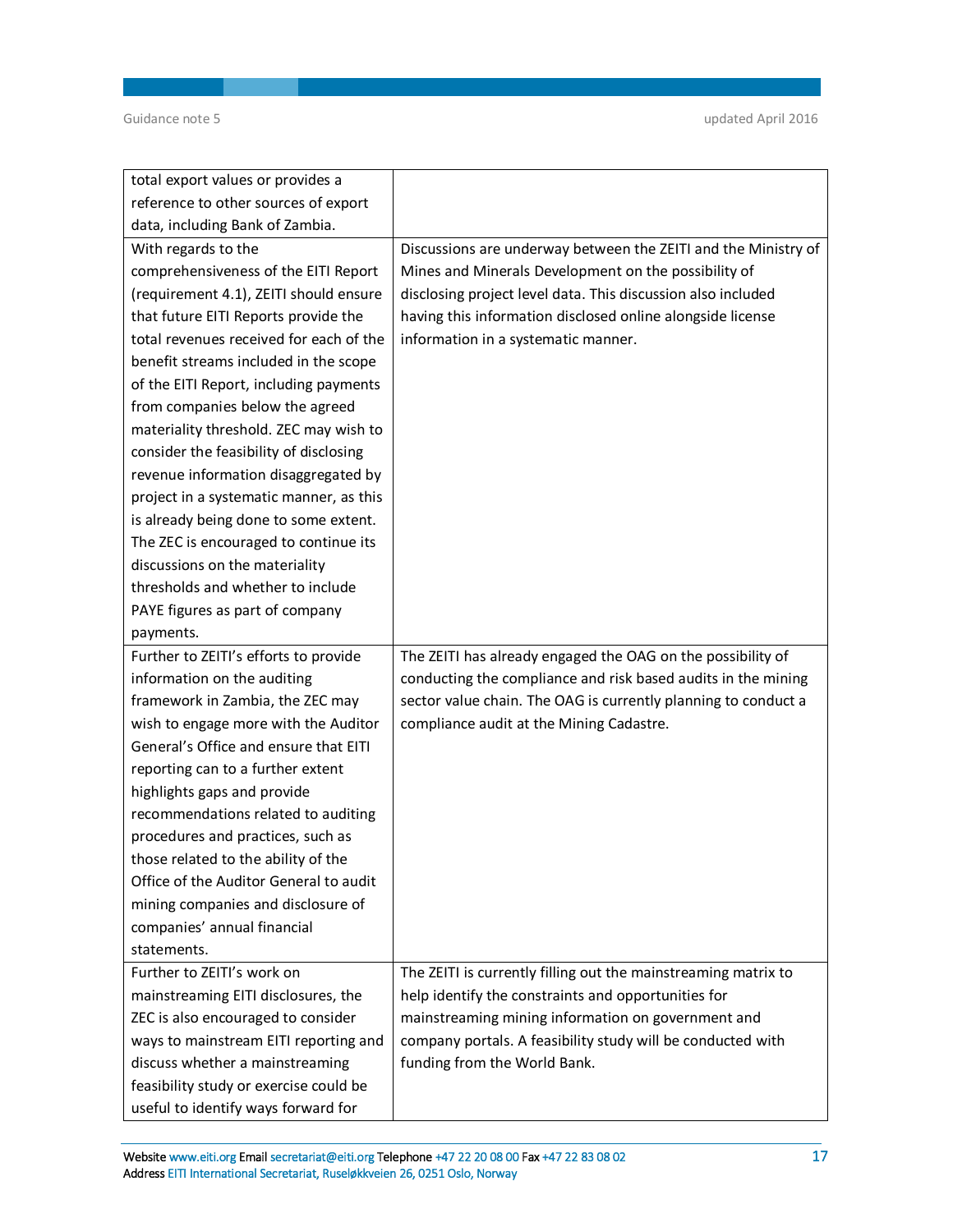| embedding disclosure of extractives     |                                                                    |
|-----------------------------------------|--------------------------------------------------------------------|
| data in existing government and         |                                                                    |
| company systems.                        |                                                                    |
| With regards to information on          | The USAID is implementing a project that aims at building          |
| revenue management and                  | capacity among CSOs to monitor governance of the resources         |
| expenditures (requirements 5.1 and      | from the mining sector at the local level. Further, the ZEITI will |
| 5.3), the ZEC may wish to consider      | expand the scope of information reported about the                 |
| including information on how local      | Environmental Protection Fund (EPF) in its 2016 ZEITI report.      |
| authorities spend the direct            |                                                                    |
| subnational payments collected from     |                                                                    |
| mining companies, or on expenditures    |                                                                    |
| from the Environmental Protection       |                                                                    |
| Fund.                                   |                                                                    |
| With regards to social expenditures     | This recommendation has been included in the 2018 ZEITI work       |
| (requirement 6.1), the ZEC is           | plan.                                                              |
| encouraged to discuss whether           |                                                                    |
| <b>Corporate Social Responsibility</b>  |                                                                    |
| payments are considered material and    |                                                                    |
| whether these payments could be         |                                                                    |
| reconciled. The ZEC may wish to         |                                                                    |
| continue collaborating with the         |                                                                    |
| Chamber of Mines for systematic         |                                                                    |
| reporting and verification of the       |                                                                    |
| figures and providing                   |                                                                    |
| recommendations for how such            |                                                                    |
| payments can be overseen by the         |                                                                    |
| government. This can help improve       |                                                                    |
| the clarity on the nature, value and    |                                                                    |
| beneficiaries of such payments.         |                                                                    |
| With regards to information on the      | The 2016 ZEITI report will include the information on the mining   |
| contribution of the extractive sector   | sector to GDP in absolute terms. However, data on the ASM          |
| to the economy (requirement 6.3), the   | sector will only be available after the ASM study being done       |
| ZEC should ensure that the next EITI    | together the government.                                           |
| Report includes GDP contribution in     |                                                                    |
| absolute terms. The ZEC may further     |                                                                    |
| want to consider including              |                                                                    |
| information on the contribution of the  |                                                                    |
| artisanal and small-scale mining sector |                                                                    |
| to the economy.                         |                                                                    |
| Further to ZEITI's discussions on local | The 2016 ZEITI report will include data on local content. The      |
| content, the ZEC might wish to          | proposed reporting framework will be adapted from the Mining       |
| consider whether to include             | Shared Value.                                                      |

**Website [www.eiti.org](http://www.eiti.org) Email [secretariat@eiti.org](mailto:secretariat@eiti.org) Telephone +47 22 20 08 00 Fax +47 22 83 08 02 18 Address EITI International Secretariat, Ruseløkkveien 26, 0251 Oslo, Norway**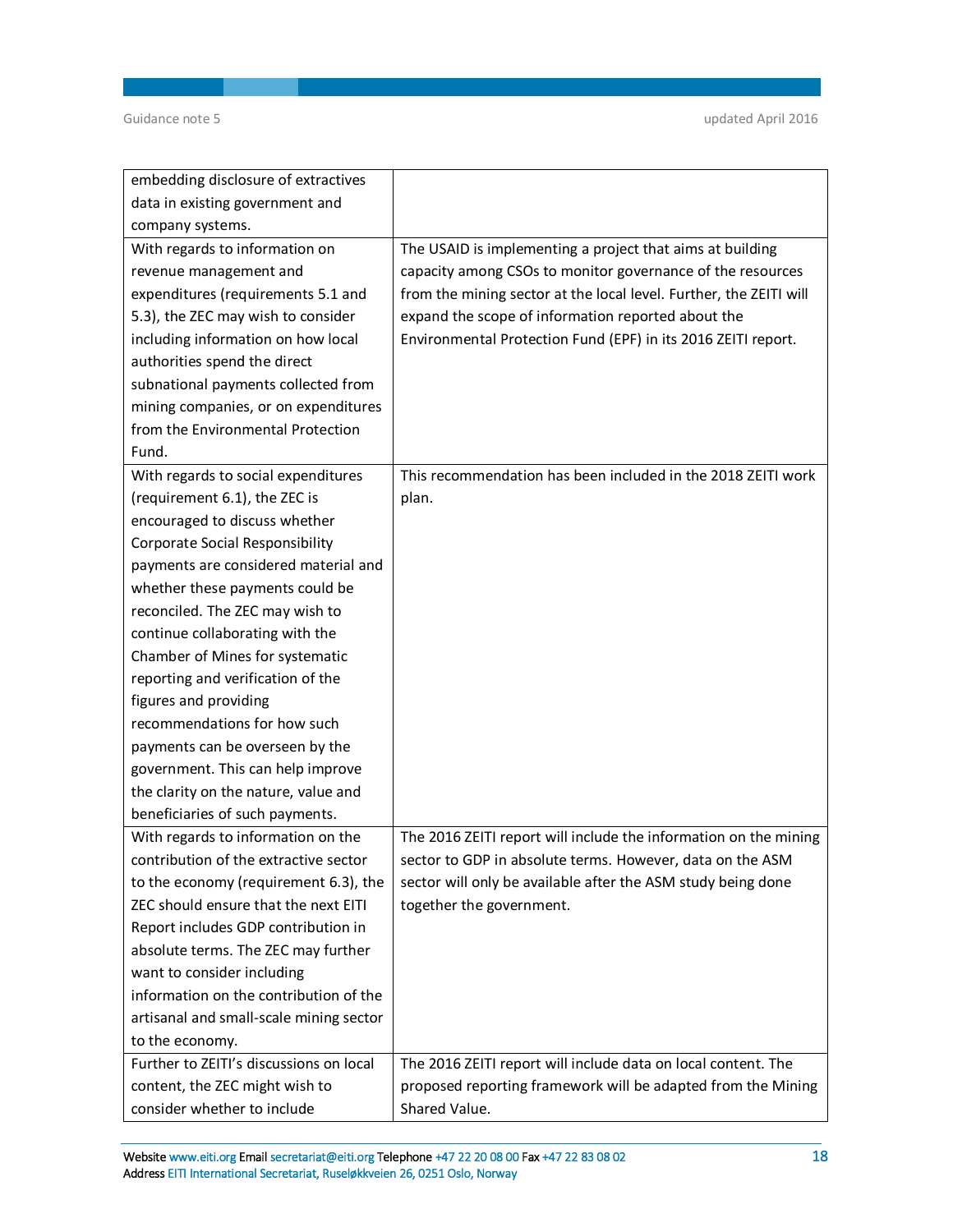| information on local content as part of |                                                                  |
|-----------------------------------------|------------------------------------------------------------------|
| their next work plan and EITI Report,   |                                                                  |
| and take into account the               |                                                                  |
| government's local content strategy     |                                                                  |
| for the mining sector.                  |                                                                  |
| Further to ZEITI's efforts to           | The dissemination of EITI information is jointly done by all the |
| disseminate information related to the  | three stakeholders under the EITI. Dissemination reports are     |
| extractive sector, all stakeholders,    | available on the ZEITI website.                                  |
| including government, civil society and |                                                                  |
| industry are encouraged to continue     |                                                                  |
| to disseminate extractive sector data   |                                                                  |
| through EITI Reports, with the aim to   |                                                                  |
| ensure that the EITI and the            |                                                                  |
| information made publicly available     |                                                                  |
| about the extractive industries         |                                                                  |
| contributes to public debate. The ZEC   |                                                                  |
| might want to undertake further         |                                                                  |
| capacity building efforts to increase   |                                                                  |
| awareness of the EITI process,          |                                                                  |
| improve understanding of information    |                                                                  |
| and data from the reports, and          |                                                                  |
| encourage use of the information by     |                                                                  |
| citizens, the media and others.         |                                                                  |
| The national secretariat is resource    | The ZEITI has continued to make efforts to increase funding to   |
| constrained and unable to carry out     | the ZEITI Secretariat. The government funding has been           |
| outreach activities as part of the      | increasing over the years but a lot still needs to be done to    |
| Strategic Plan for 2016-2020. The ZEC   | reduce the funding deficit.                                      |
| could contribute to identifying         |                                                                  |
| domestic and external sources of        |                                                                  |
| funding where appropriate to ensure     |                                                                  |
| timely implementation of the agreed     |                                                                  |
| outreach activities.                    |                                                                  |
| With regards to ZEITI plans related to  | The reports are all available in machine readable format on the  |
| open data, the ZEC is encouraged to     | ZEITI website.                                                   |
| make EITI Reports available in a        |                                                                  |
| machine-readable and open data          |                                                                  |
| format, in accordance with ZEITI's      |                                                                  |
| open data policy.                       |                                                                  |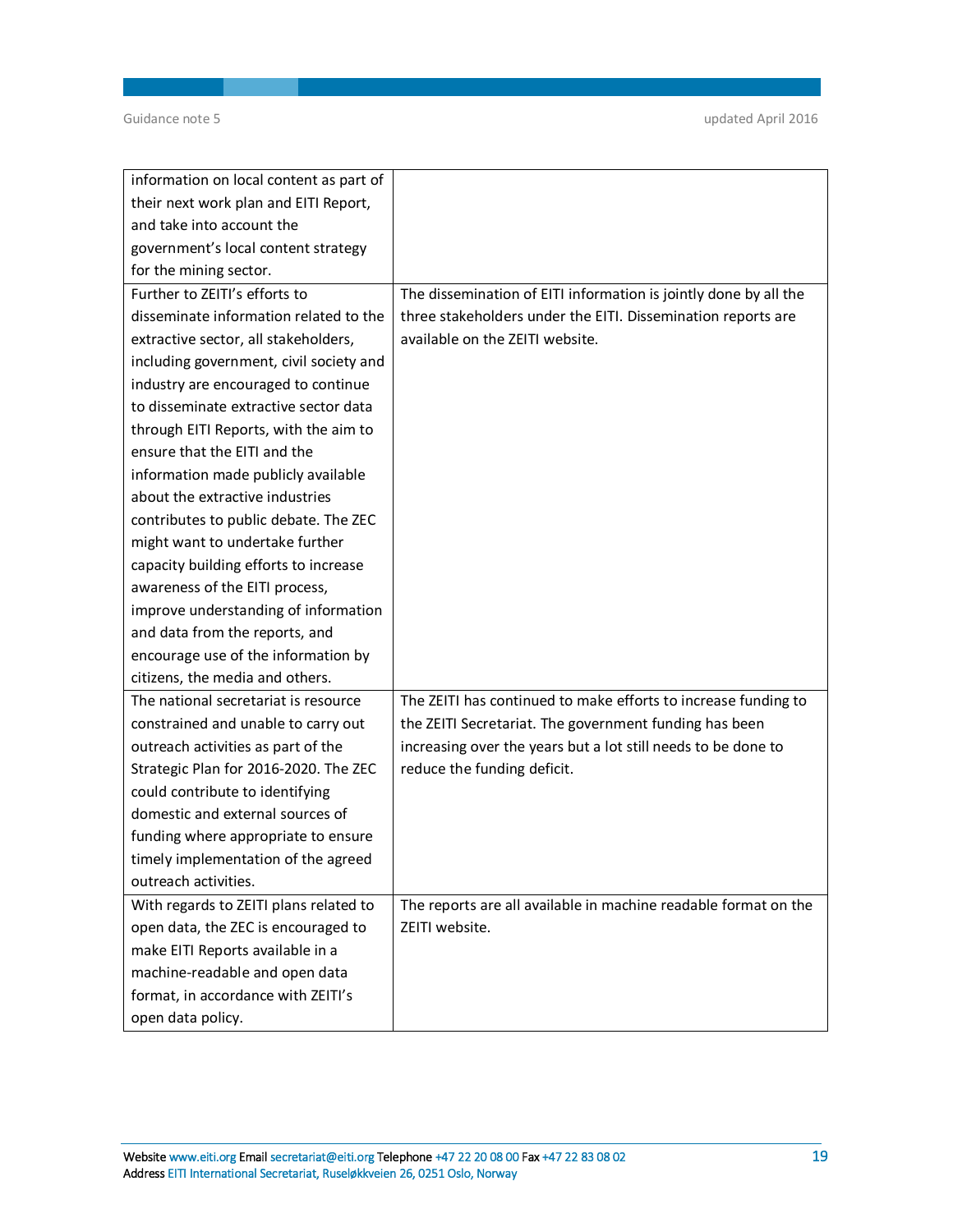# **5. Any specific strengths or weaknesses identified in the EITI process**

The ZEITI has made a lot of strides in ensuring that mining information is available to the public in various forms. With support from the EU, the ZEITI has revamped its website, Facebook page and twitter account. The ZEITI has also re-introduced its newsletter through a bi-weekly e-copy to over 600 subscribers.

Perhaps the one notable weakness that still exists is the ability of the various stakeholders, especially CSOs to utilise the data from the EITI reporting. Plans are underway to conduct training for the ZEC and key government agencies in areas such as financial modelling.

Finally, a ZEITI legislation will be needed to support activities in relation to mainstreaming EITI information on government and company platforms including project level reporting.

| NO.            | <b>ACTIVITY</b>                                                                    | <b>WORKPLAN</b><br><b>COST</b><br>(BUDGET)<br>US\$ | <b>OUT TURN</b><br><b>COST</b><br>(EXPENDITURE)<br>US\$ | <b>VARIANCE</b><br>US\$ | <b>BURN</b><br><b>RATE</b><br>$\%$ | <b>CAUSES OF</b><br><b>VARIANCE</b>                                                                                                                  | <b>SOURCES</b><br><b>OF</b><br><b>FINANCE</b> |
|----------------|------------------------------------------------------------------------------------|----------------------------------------------------|---------------------------------------------------------|-------------------------|------------------------------------|------------------------------------------------------------------------------------------------------------------------------------------------------|-----------------------------------------------|
| $\mathbf{1}$   | Staff capacity<br>building/MSG<br>through peer to<br>peer learning<br>program      | 25,000.00                                          | 30,917.14                                               | $-5,917.14$             | 123.7                              | Peer to Peer<br>conference<br>had been<br>under<br>budgeted as<br>was only<br>communicated<br>mid-year                                               | GRZ/<br>World<br>Bank                         |
| $\overline{2}$ | Produce<br>scoping and<br>reconciliation<br>reports for<br>2015/Data<br>collection | 125,000.00                                         | 114,979.15                                              | 10,020.85               | 91.9                               | Consultant<br>was paid by<br>donor funds<br>while other<br>costs such as<br>data collection<br>was funded by<br>government<br>counter party<br>funds | GRZ/<br>World<br><b>Bank</b>                  |
| 3              | Dissemination<br>of 2015reports<br>through<br>printing of                          | 185,000.00                                         | 181,457.31                                              | 3,542.69                | 98.09                              | Dissemination<br>costs funded<br>by both World<br>bank and                                                                                           | GRZ/<br>World<br><b>Bank</b>                  |

## **6. Total costs of implementation**

**Website [www.eiti.org](http://www.eiti.org) Email [secretariat@eiti.org](mailto:secretariat@eiti.org) Telephone +47 22 20 08 00 Fax +47 22 83 08 02 20 Address EITI International Secretariat, Ruseløkkveien 26, 0251 Oslo, Norway**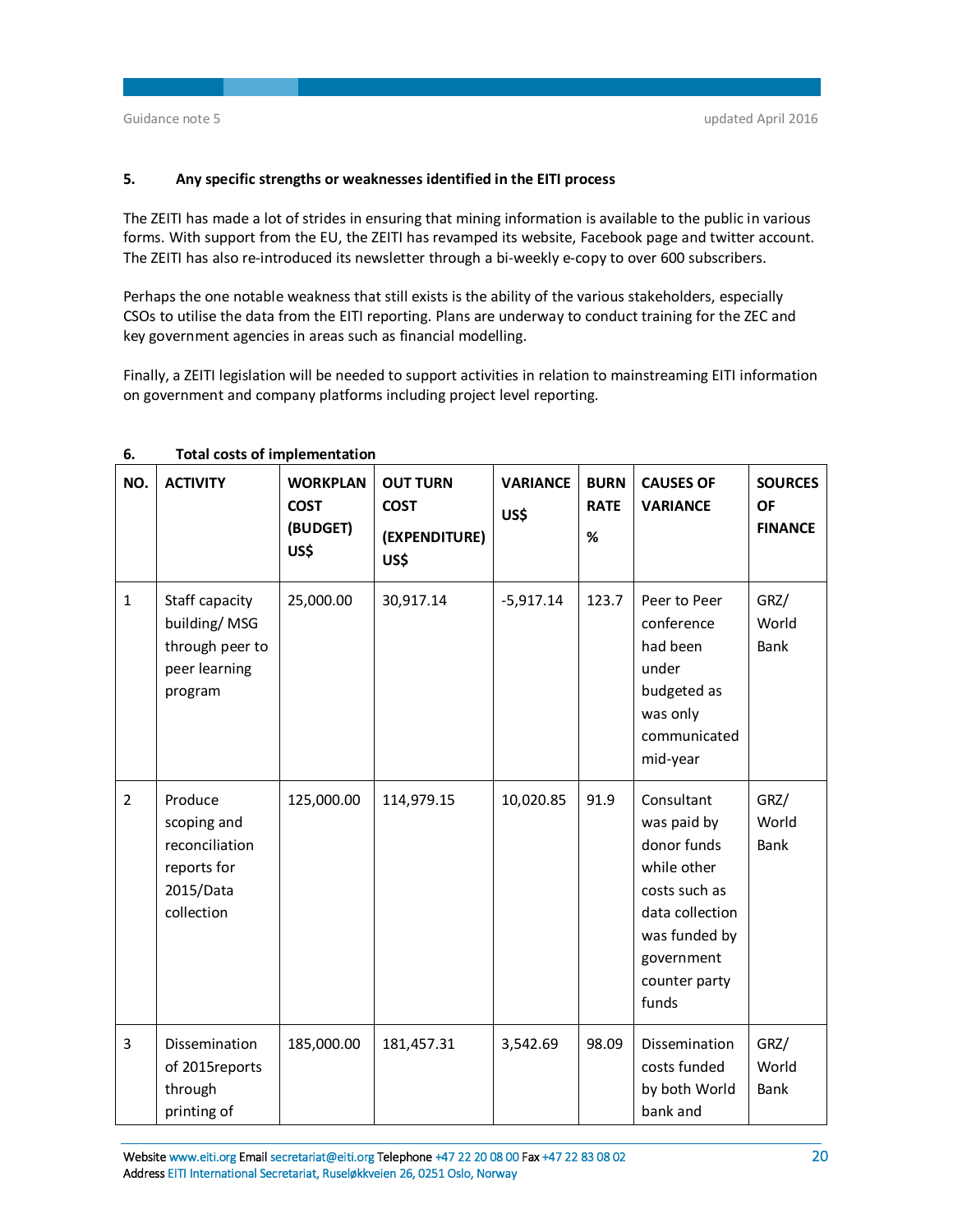|                | reports,<br>publication in<br>newspapers,<br>television and<br>radio<br>presentations,<br>various<br>countrywide<br>workshops and<br>branding of<br>various<br>materials |            |            |           |       | counter party                                                                                                 |               |
|----------------|--------------------------------------------------------------------------------------------------------------------------------------------------------------------------|------------|------------|-----------|-------|---------------------------------------------------------------------------------------------------------------|---------------|
| $\overline{4}$ | Follow up of<br>2014/2015 EITI<br>report<br>discrepancies-<br>Office of<br><b>Auditor General</b>                                                                        | 10,000.00  | 10,472.46  | $-472.46$ | 104.7 | Over<br>expenditure<br>caused by<br>exchange rate<br>variations as it<br>was expensed<br>in local<br>currency | World<br>Bank |
| 5              | Office day to<br>day<br>administrative<br>costs/MSG<br>meetings/Travel<br>costs/Staff<br>benefits and<br>compensation                                                    | 300,000.00 | 279,725.72 | 20,274.28 | 93.2  | The staff<br>gratuities and<br>other<br>compensations<br>were paid as<br>contracts<br>expired.                | GRZ           |
| 6              | Validation                                                                                                                                                               | 6,000.00   | 5,684.31   | 315.69    | 94.7  | Almost the<br>entire budget<br>was used                                                                       | GRZ           |
| $\overline{7}$ | Beneficial<br>Ownership                                                                                                                                                  | 5,000.00   | 4,578.49   | 421.51    | 91.6  | Almost the<br>entire budget<br>was used                                                                       | GRZ           |
| 8              | Produce annual<br>assessment                                                                                                                                             | 4,000.00   | 2,030.00   | 1,970.00  | 50.8  | Almost the<br>entire budget                                                                                   | GRZ           |

**Website [www.eiti.org](http://www.eiti.org) Email [secretariat@eiti.org](mailto:secretariat@eiti.org) Telephone +47 22 20 08 00 Fax +47 22 83 08 02 21 Address EITI International Secretariat, Ruseløkkveien 26, 0251 Oslo, Norway**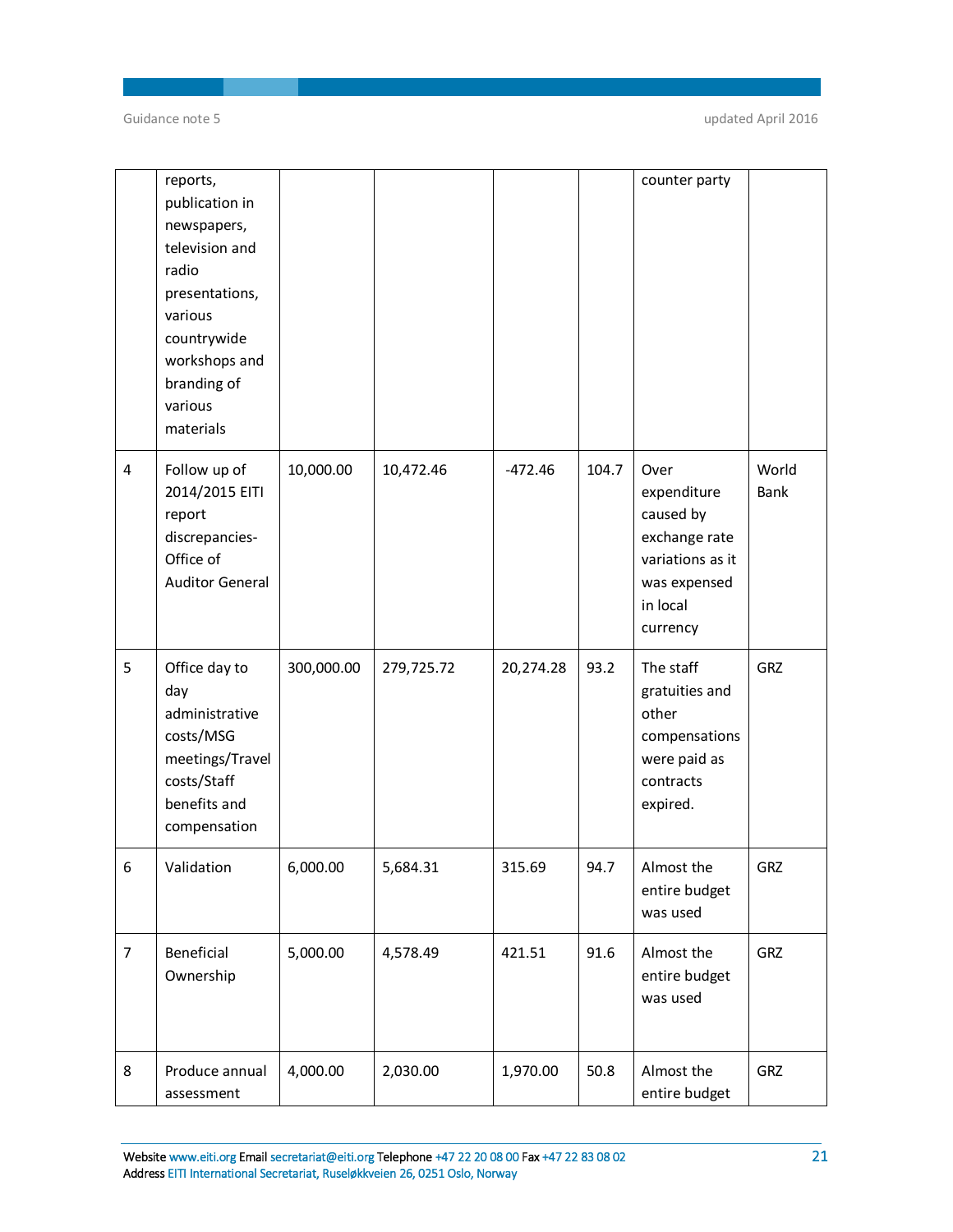| reports that    |  |  | was used |  |
|-----------------|--|--|----------|--|
| includes impact |  |  |          |  |
| assessment,     |  |  |          |  |
| audit of        |  |  |          |  |
| financial       |  |  |          |  |
| statements and  |  |  |          |  |
| annual reports  |  |  |          |  |
|                 |  |  |          |  |

## I. **Funding**

The Zambia Extractive Industries Transparency Initiative (ZEITI) Secretariat received funds for the financial year 2017 from the Government of the Republic of Zambia, as well as a balance the World Bank.

The total receipts during the year under review was US\$ 633,917.36 broken down as follows US\$ 466,267.36 annual grants from the government while US\$ 167,650.00 was funding from the World Bank.

## *II.* **Expenditure**

The Secretariat had total expenditure of US\$ 629,844.58 during the year 2017 against the annual budget of US\$ 660,000.00. This represented a total burn rate of 95.4%. The expenditure is broken down as follows.

## **Training of MSG and Staff Capacity Building**

 $\circ$  This relates to costs for the training of MSG members and as well as staff continuous Professional developments and peer to peer learning workshop hosted by Zambia in November 2017. The total cost was US\$ 30,917.14 against a budget of US\$ 25,000.00 with 123.7% burn rate for the year under review.

## **Production of scoping and final EITI reports**

 $\circ$  The costs were for the preparation of the EITI report for the year 2015. This cost includes payments to the Independent Administrator, the pre-production expenditure such as data collection, and training of mining and government agencies as well as advertisements. The total expenditure is US\$ US\$ 114,979.15 against a budget of US\$ 125,000.00 representing a burn rate of 91.9%.

## **Dissemination of reports**

o The costs were incurred for the Country wide dissemination of the 2015 report through various stakeholder meetings such as workshops as well as television, radio and newspaper production as well as printing costs for reports. The total expenditure is US\$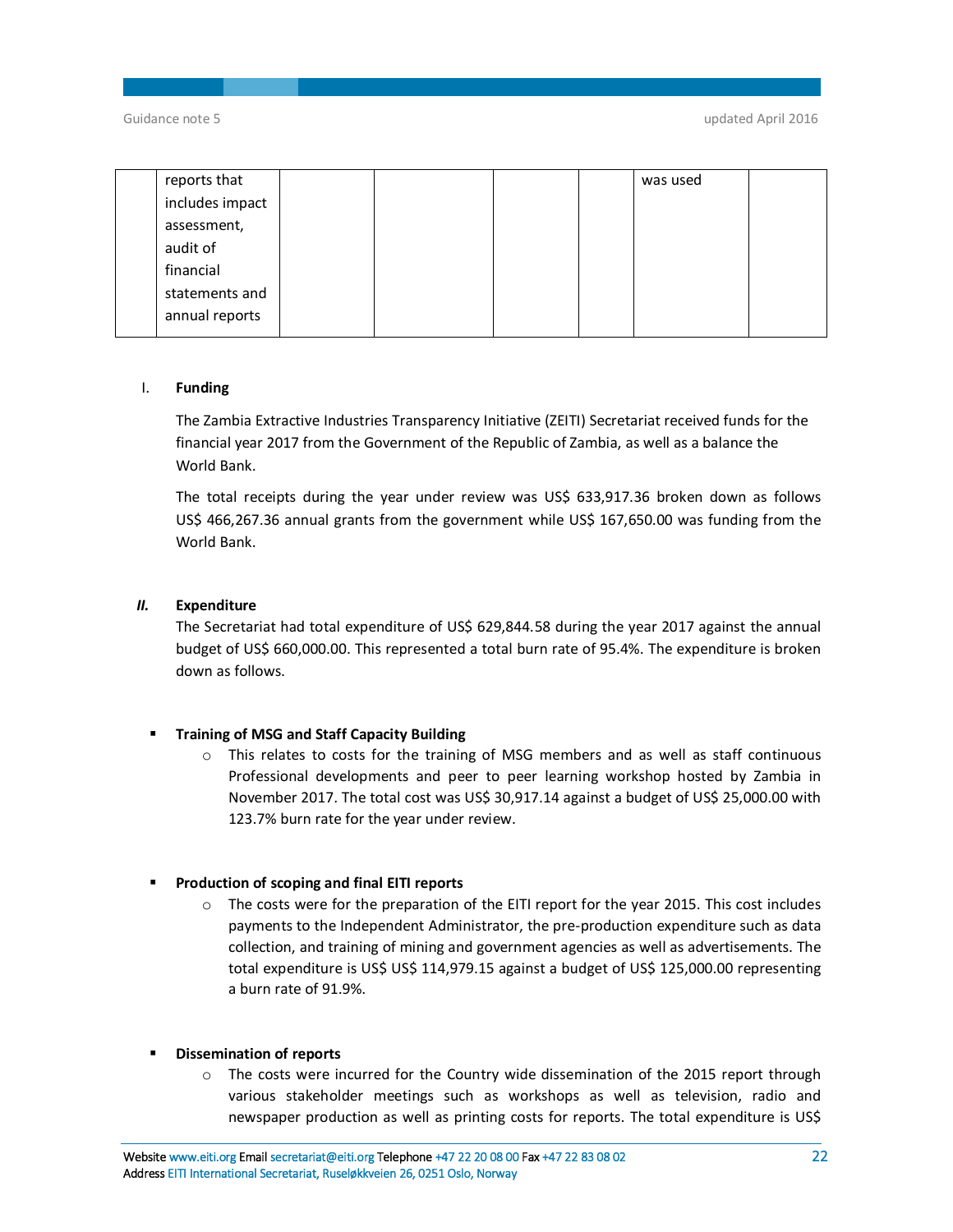US\$ 181,457.31 against a budget of US\$ 185,000.00 representing an expenditure of 98.09% burn rate.

- **Follow up by Auditor General**
	- $\circ$  This relates to costs for the payment of the consultant services offered by the office of the Auditor General in following up discrepancies reported in 2015 EITI report. Further to this, the report will also be assessed ascertain the viability of mainstreaming the EITI report. The total cost was US\$ 10,472.46 against a budget of US\$ 10,000.00 representing a burn rate of 104.7% for the year under review.
- **Office Operations/Staff benefits**
	- $\circ$  This relates to costs for the day to day office operations, MSG meetings and payments for staff salaries and benefits. The total cost was US\$ 279,725.72 against a budget of US\$ 300,000.00 representing an expenditure of 93.2%.
	- o

## **Validation Process-Review**

- $\circ$  This relates to costs for the workshops and meetings during the preparation and exercise of the validation reporting process with the International Secretariat. The total cost was US\$ 5,684.31against budget of US\$ 6,000.00 representing an expenditure of 94.7%.
- **Beneficial Ownership** 
	- $\circ$  The costs relate to the workshop on the roadmap for the beneficial ownership process. The total expenditure was US\$ 4,578.49 against a budget of US\$ 5,000.00 representing a burn rate of 91.6%.

## **Produce annual assessment reports**

- o This relates to costs to produce annual assessment reports. The main costs relate to audit of financial statements and the total expenditure was US\$ 1,970.00 against a budget of US\$ 14,000.00 representing an expenditure of 81.2%.
- o The Secretariat has five full time staff, two seconded from the Government and four interns.
- o During the year, the communications officer was seconded to the International Secretariat for the last quarter of the year and first quarter of 2018.

## **Challenges and Success**

The Secretariat has some challenges and recorded some success as highlighted below.

## **Gap Analysis-Challenges**

The main challenges for the project in the year under review was the delay in the signing of the World Bank grant agreement which led to the delay in the payment of the Independent Administrator as well as implementing other project activities.

 **Positive outcomes 2017**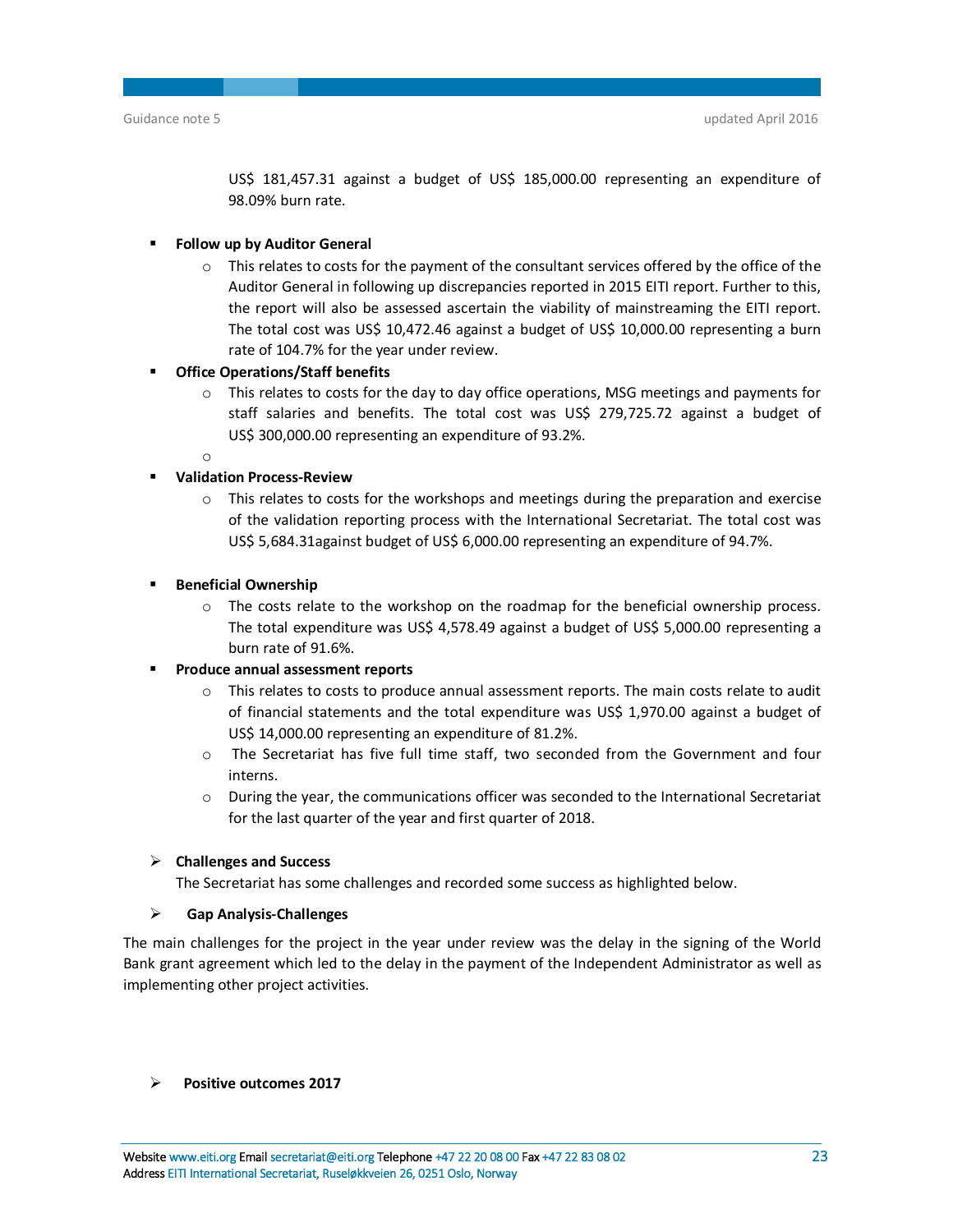The project financial management had positives in the period under review. The project received eleven of the twelve grant funding from the Government on time. All the major activities have been financed. The financial statements for all the previous years have been audited upto date.

## **7. Any additional comments**

The ZEITI has commenced a process to reposition the implementation of the EITI in Zambia in view of mainstreaming. This process will entail constituting technical working groups with the ZEC for effective implementation of the EITI.

Three technical working groups are being suggested, and these are mainstreaming technical working group, Data and quality assurance technical working group, and the Policy and data analysis technical working group.

**Mainstreaming working group**: This working group will take the role of outreach to various reporting entities on the opportunities for systematic disclosure of EITI information. As part of its TORs, the working group will develop a framework that focuses on medium and long-term strategies for systematically disclosing EITI information. This could be through the ZEITI website in the short term and reporting agencies' platforms in the long term. The working group could also be tasked to identify and document any legislation that needs to be reviewed to enable systematic disclosure of EITI information. The working group will work closely with the Consultant who will undertake the mainstreaming feasibility study with current funding from the World Bank.

**Data quality assurance working group**: This working group working alongside the Office of the Auditor General will develop a quality assurance framework that enables the MSG to check the quality of disclosed data on various platforms. All matters related to data reconciliation and verification could be handled by this working group. One of the issues the working group could tackle is the development of a framework for undertaking data assurance such as data sampling mechanisms and risk-based reconciliation. For example, the working group could decide what materiality threshold could be applied on a revenue stream or reporting entity that would merit a reconciliation of the data.

**Policy and data analysis working group**: This working group will be responsible for developing the annual ZEITI workplan and the overall implementation strategy of the ZEITI. The working group could also be responsible for data analysis from the EITI reporting and the production of policy briefs for dissemination to various stakeholders. In addition, the working group could be tasked to work closely with the ZEITI Champion and other key stakeholders in raising the profile of activities being implemented by the ZEITI. This working group could also lead the dissemination activities of the ZEITI in addition to the production of activity reports for the ZEITI.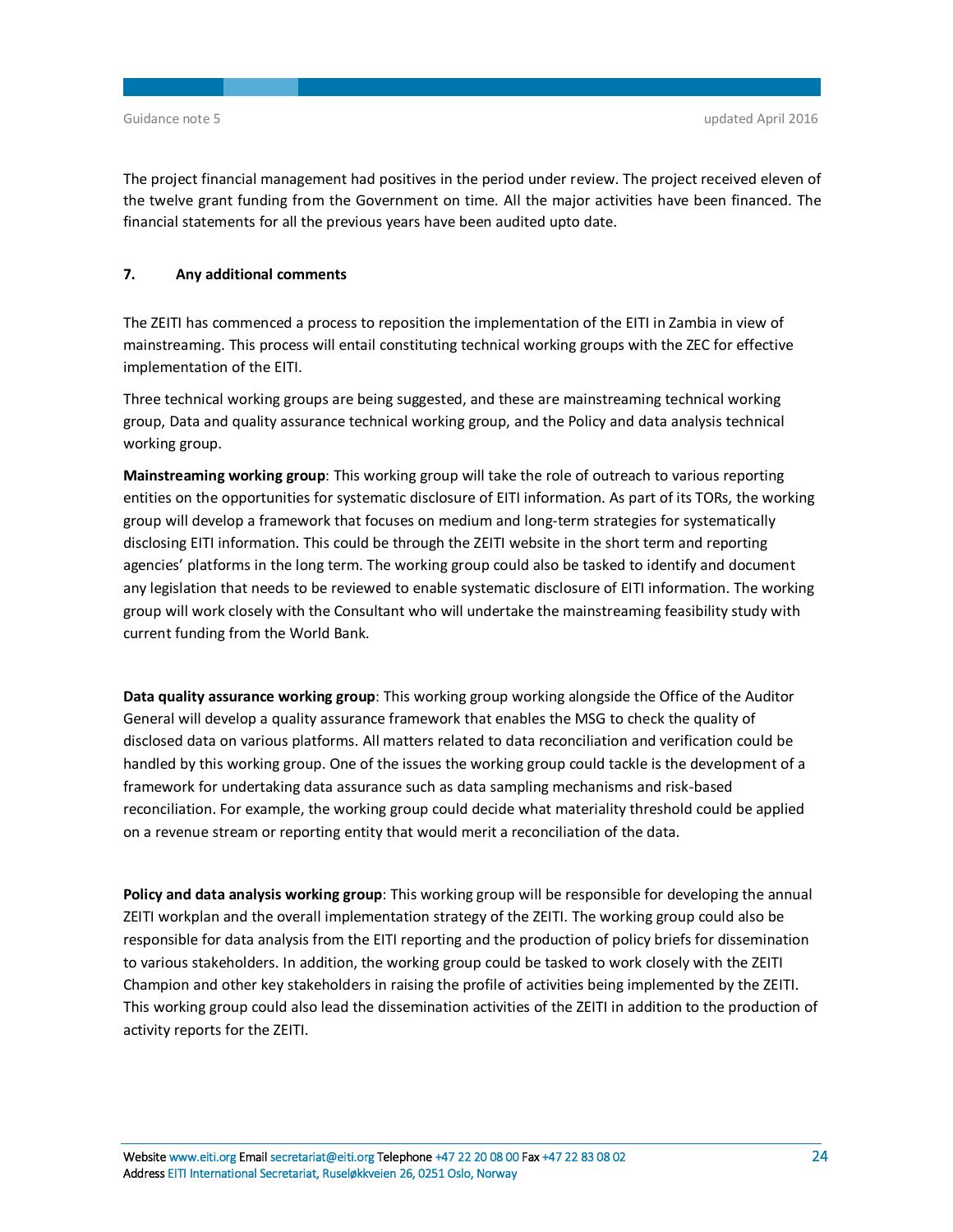Finally, the follow up on discrepancies identified in the EITI report will have to be restructured in the light of the new approach to EITI reporting re mainstreaming. The scope for the OAG should include aspects that enable them to conduct risk based, sample, and compliance audits on various government and company reporting platforms.

## **8. Has this activity report been discussed beyond the MSG?**

The ZEITI Secretariat was invited to contribute towards the drafting of the annual activity report. Their input is reflected in the various sections of the report.

## **9. Details of membership of the MSG during the period2017**

During the year under review, there were changes to the membership in the MSG. There were no changes of representatives from the government constituency. As for the mining constituency, a new CEO for the Chamber of Mines has since been recruited and will join the MSG at the next meeting in July 2018.

The Civil Society constituency conducted an elective meeting on 21 June 2018. At the election, four changes were made to the MSG representatives. The new members are Southern Africa Resource Watch (SARW), National Environmental Forum (NEF), Extractive Industry Transparent Alliance (EITA), and Action aid. The Publish What You Pay Zambia and Council of Churches in Zambia were voted back to continue representing the CSOs on the MSG.

The members from each sector and the associated changes are indicated below.

#### **Government representatives**

- MrFredsonYamba ZEC Chairperson (Secretary to Treasury)
- MrKayulaChimfwembe Ministry of Finance
- Mr Francis Chilunga Ministry of Justice
- Mr Brian Simukoko Ministry of Local Government
- - Mr Paul Chanda Permanent Secretary Ministry of Mines
- Mr Ignatius Mvula Zambia Revenue Authority • Dr Jonathan Chipili Bank of Zambia

## **Mining companies representatives**

- Mr Nathan Chishimba President Chamber of Mines
- 
- Mr Jackson Sikamo Country Manager Metorex
	- Mr Talent Ng'andwe Proxy Chamber of Mines
- MrAkakandelwaMubiana Konkola Copper Mines
	- Mr Wallace Mackay **AZMEC** (Anglo-America)
- -
- Mr Joseph KanyamaSakala President Small Scale Miners